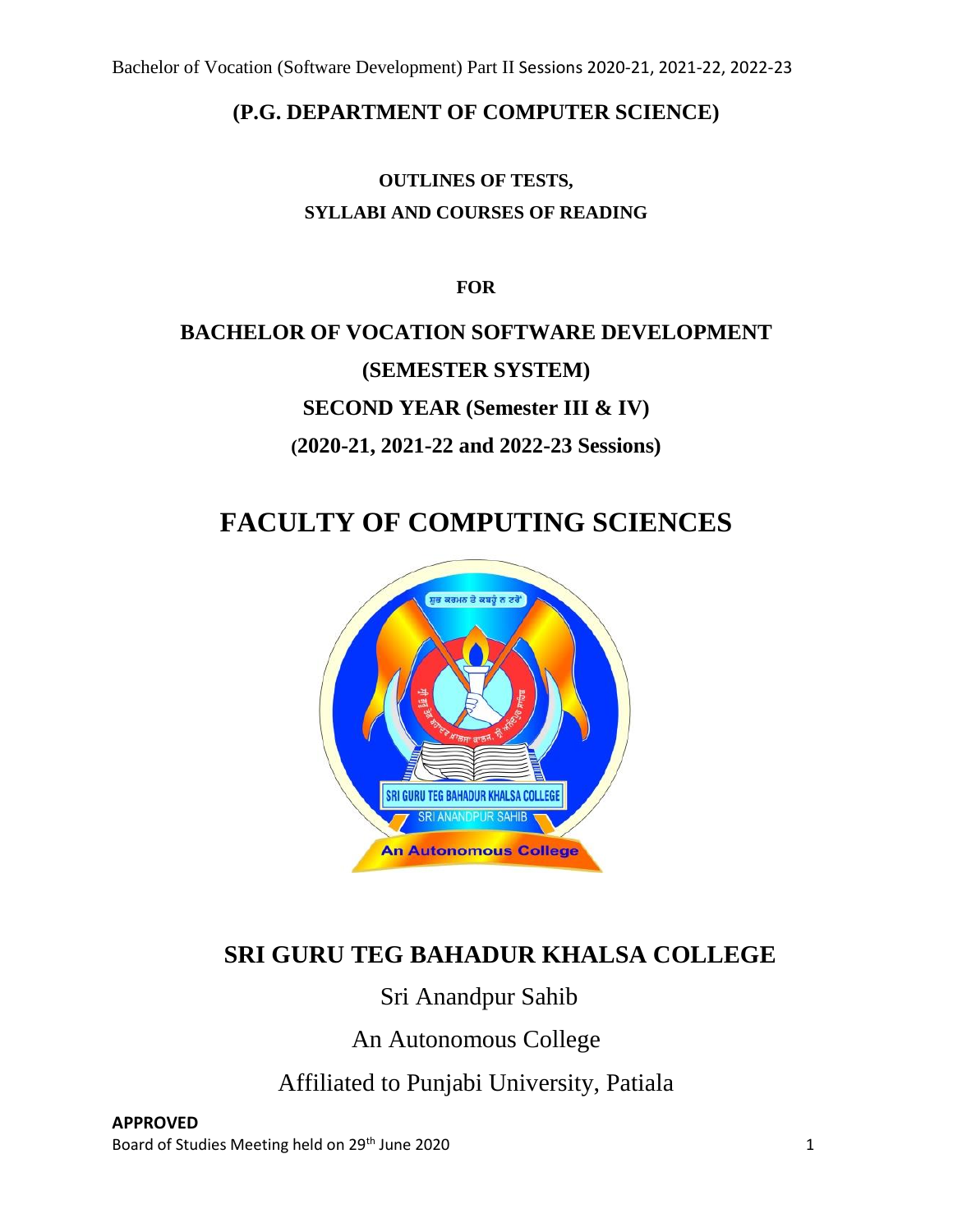#### **PROGRAMME OF STUDY**

#### **BACHELOR OF VOCATION SOFTWARE DEVELOPMENT**

#### **PART II (SEMESTER III)**

#### **Sessions: 2020-2021, 2021-2022 and 2022-23**

|                 |                                                  |                | <b>University</b>  | <b>Internal</b>         | Max. | Exam.           |
|-----------------|--------------------------------------------------|----------------|--------------------|-------------------------|------|-----------------|
| Code            | <b>Title of Paper</b>                            | <b>Credits</b> | <b>Examination</b> | <b>Assessment Marks</b> |      | <b>Duration</b> |
|                 |                                                  |                |                    |                         |      | <b>Hours</b>    |
| <b>BVSD-211</b> | Programming using Java                           | 4.5            | 70                 | 30                      | 100  | 3               |
| <b>BVSD-212</b> | <b>Fundamentals of DBMS</b>                      | 4.5            | 70                 | 30                      | 100  | 3               |
| <b>BVSD-213</b> | <b>Operating System</b>                          | 4.5            | 70                 | 30                      | 100  | 3               |
| <b>BVSD-214</b> | <b>Management Information</b><br>System          | 4.5            | 70                 | 30                      | 100  | 3               |
| <b>BVSD-215</b> | Software Lab - IV(Based<br>on $BVSD-211$         | $\overline{4}$ | 70                 | 30                      | 100  | 3               |
| <b>BVSD-216</b> | Software $Lab - V(Based)$ on<br><b>BVSD-212)</b> | $\overline{4}$ | 70                 | 30                      | 100  | 3               |
| <b>BVSD-217</b> | Workshop On Adobe<br>Photoshop                   | $\overline{4}$ |                    | 50                      | 50   | 3               |
| <b>Total</b>    |                                                  | 30             | 420                | 230                     | 650  |                 |

#### **1. The breakup of marks for the practical will be as under:**

| $\overline{1}$ . | Internal Assessment                                    | 30 Marks |
|------------------|--------------------------------------------------------|----------|
|                  | ii. Viva Voce (External Evaluation)                    | 40 Marks |
| iii.             | Practical Performance & write up (External Evaluation) | 30 Marks |

#### **2. The breakup of marks for the internal assessment for theory Subjects will be as under:**

| Mid semester test $-I$                                                                                                                                                                                                                                                                                                             | 10 Marks |
|------------------------------------------------------------------------------------------------------------------------------------------------------------------------------------------------------------------------------------------------------------------------------------------------------------------------------------|----------|
| Mid semester test $-II$                                                                                                                                                                                                                                                                                                            | 10 Marks |
| Attendance                                                                                                                                                                                                                                                                                                                         | 5 Marks  |
| Assignment                                                                                                                                                                                                                                                                                                                         | 5 Marks  |
| $\mathbf{1}$ $\mathbf{1}$ $\mathbf{1}$ $\mathbf{1}$ $\mathbf{1}$ $\mathbf{1}$ $\mathbf{1}$ $\mathbf{1}$ $\mathbf{1}$ $\mathbf{1}$ $\mathbf{1}$ $\mathbf{1}$ $\mathbf{1}$ $\mathbf{1}$ $\mathbf{1}$ $\mathbf{1}$ $\mathbf{1}$ $\mathbf{1}$ $\mathbf{1}$ $\mathbf{1}$ $\mathbf{1}$ $\mathbf{1}$ $\mathbf{1}$ $\mathbf{1}$ $\mathbf{$ | 1/1100   |

B. Voc. Programme has been designed as per National Skill Qualification Framework (NSQF) emphasizing on skill based education.

#### **APPROVED**

Board of Studies Meeting held on 29<sup>th</sup> June 2020 **2018** 2020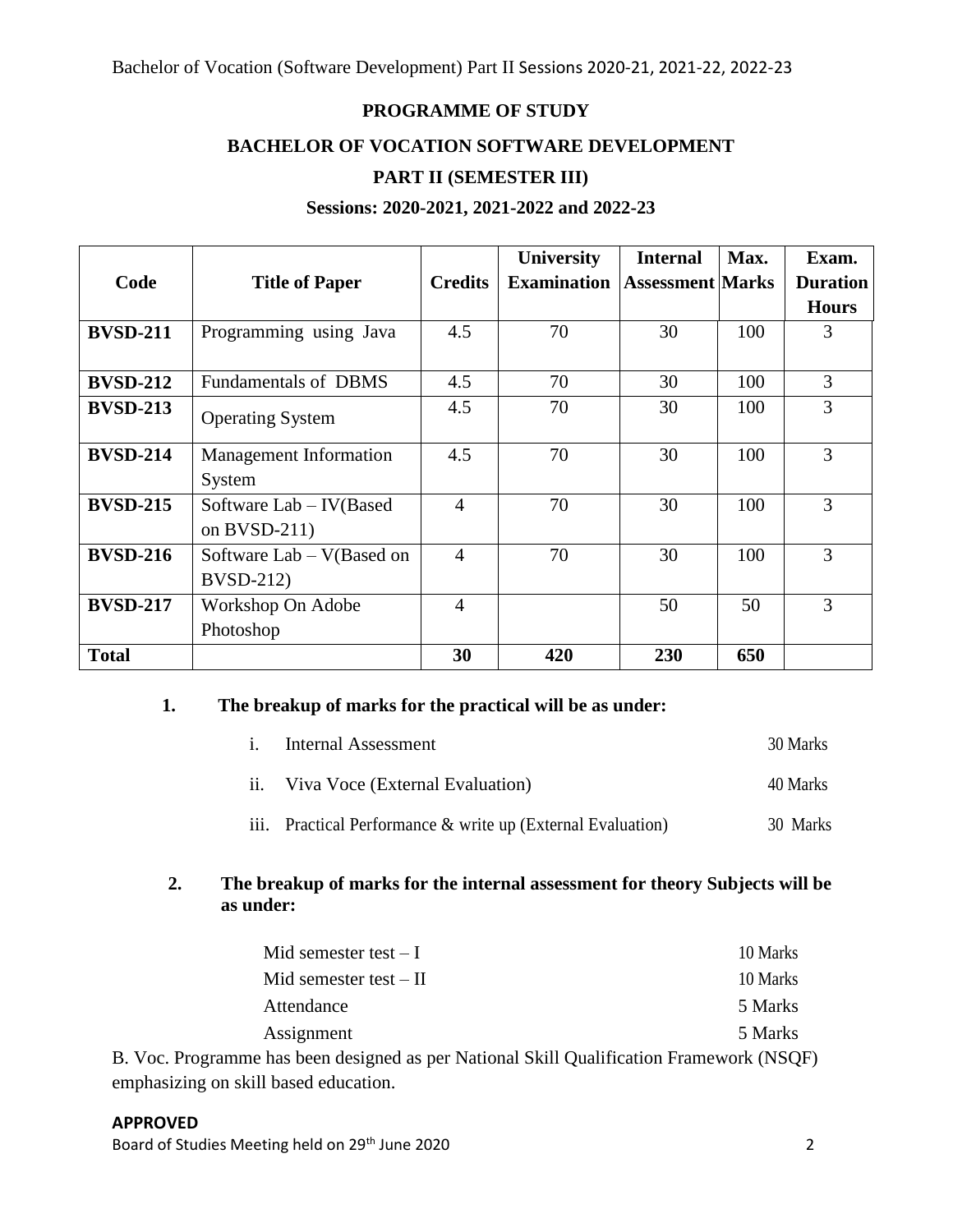#### **PART II (SEMESTER IV)**

#### **Sessions: 2020-2021, 2021-2022 and 2022-23**

|                 |                               | <b>Credits</b> | <b>University</b>  | <b>Internal</b>         | Max. | Exam.           |
|-----------------|-------------------------------|----------------|--------------------|-------------------------|------|-----------------|
| Code            | <b>Title of Paper</b>         |                | <b>Examination</b> | <b>Assessment Marks</b> |      | <b>Duration</b> |
|                 |                               |                |                    |                         |      | <b>Hours</b>    |
| <b>BVSD-221</b> | Web Development using         | 4.5            | 70                 | 30                      | 100  | 3               |
|                 | PHP And MYSQL                 |                |                    |                         |      |                 |
| <b>BVSD-222</b> | <b>Content Management</b>     | 4.5            | 70                 | 30                      | 100  | $\overline{3}$  |
|                 | System                        |                |                    |                         |      |                 |
| <b>BVSD-223</b> | <b>Computer Networks</b>      | 4.5            | 70                 | 30                      | 100  | 3               |
|                 |                               |                |                    |                         |      |                 |
| <b>BVSD-224</b> | <b>Relational Database</b>    | 4.5            | 70                 | 30                      | 100  | 3               |
|                 | <b>Management System</b>      |                |                    |                         |      |                 |
| <b>BVSD-225</b> | Software Lab – VI(Based       | $\overline{4}$ | 70                 | 30                      | 100  | 3               |
|                 | on BVSD-221 & BVSD-           |                |                    |                         |      |                 |
|                 | 222)                          |                |                    |                         |      |                 |
|                 |                               |                |                    |                         |      |                 |
| <b>BVSD-226</b> | Software Lab – VII(Based      | $\overline{4}$ | 70                 | 30                      | 100  | 3               |
|                 | on BVSD-224)                  |                |                    |                         |      |                 |
|                 |                               |                |                    |                         |      |                 |
| <b>BVSD-227</b> | Project-I(In house Industrial | $\overline{4}$ | 50                 | 50                      | 100  | 3               |
|                 | Training)                     |                |                    |                         |      |                 |
| <b>Total</b>    |                               | 30             | 470                | 230                     | 700  |                 |

#### **1. The breakup of marks for the practical will be as under:**

| <i>i.</i> Internal Assessment                               | 30 Marks |
|-------------------------------------------------------------|----------|
| ii. Viva Voce (External Evaluation)                         | 40 Marks |
| iii. Practical Performance & write up (External Evaluation) | 30 Marks |

#### **2. The breakup of marks for the internal assessment for theory Subjects will be as under:**

| Mid semester test $-I$   | 10 Marks |
|--------------------------|----------|
| Mid semester test $-$ II | 10 Marks |
| Attendance               | 5 Marks  |
| Assignment               | 5 Marks  |

B. Voc. Programme has been designed as per National Skill Qualification Framework (NSQF) emphasizing on skill based education.

#### **APPROVED**

Board of Studies Meeting held on 29<sup>th</sup> June 2020 3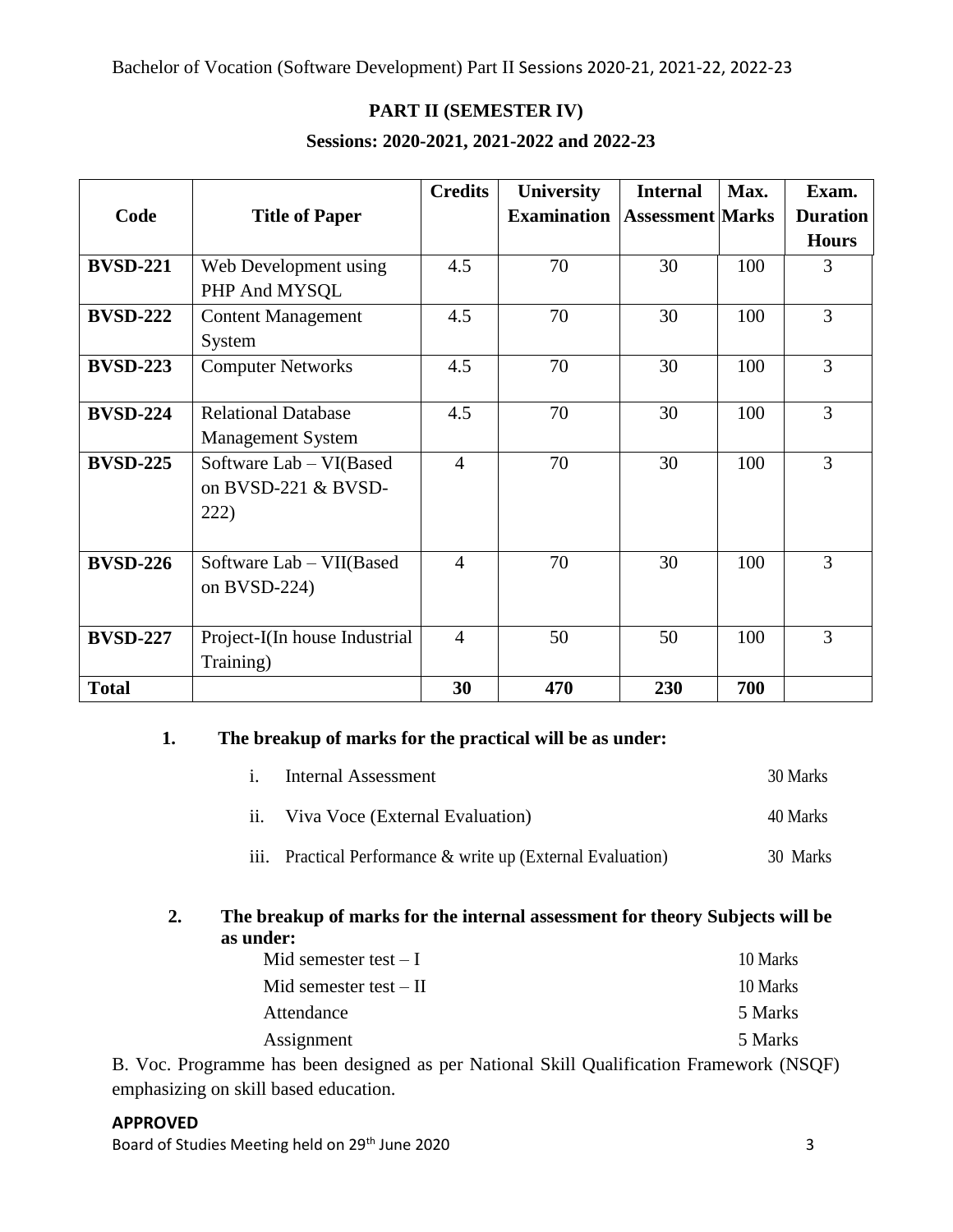#### **BVSD-211 PROGRAMMING USING JAVA**

**Time allowed: 3 hours Max Marks: 100 (CREDITS: 4.5)**

**Number of Lectures: 60 External Marks : 70 marks Pass Marks: 35% Internal Assessment: 30 marks**

#### **Instructions for the paper setter**

The question paper will consist of *three sections A, B and C.* Section A and B will have four questions from the respective section of the syllabus carrying 10.5 marks for each question. Section C will consist of 5-10 short answer type questions carrying a total of 28 marks , which will cover the entire syllabus uniformly. Candidates are required to *attempt five questions in all by selecting at least two questions each from the section A and B. Section C is compulsory.*

#### **Instructions for the candidates**

Candidates are required to attempt five questions in all by selecting at least two questions each from the section A and B. Section C is compulsory.

#### **SECTION A**

**Introduction:** Features of Java, Java Development Kit, Java Virtual Machine, tokens, keywords, constants, variables, data types.

**Operators and Expressions:** arithmetic, relational, logical, assignment, increment, decrement, conditional and bitwise.

**Control statements:** if else, switch case, for, while, do while, break, continue.

**Class**: Concepts of Classes and Objects, Constructors, Constructor Overloading, destructor.

**Inheritance:** Types of Inheritance, Use of Super keyword, Method Overriding, Function Overloading, abstract class, wrapper classes.

**Interfaces and Packages:** Interfaces and implementing multiple inheritance through interfaces, Packages.

**Multithreaded Programming:** Creating Threads, Life cycle of thread, Thread priority, Thread synchronization, Inter-thread communication.

#### **SECTION B**

**Exception Handling:** Types of errors, Exception classes, Exception handling in java, use of try, catch, finally, throw and throws.

**Event Handling:** Event Classes, Event Sources, Event Listener Interfaces, Adapter Classes.

Swing: Features, Swing Packages, Components and containers, Working with Swings, User Interface **Components:** JApplet, Label, Button, CheckBox, TextField, TextArea, adioButton, Panel, ScrollPane, List. Types of Layouts : FlowLayout, BorderLayout, GridLayout, CardLayout, Gridbag Layout. Using Dailogs, JOptionPane.

#### **APPROVED**

Board of Studies Meeting held on 29<sup>th</sup> June 2020 **18 Australian Control 18 Australian Australian Australian Australian Australian Australian Australian Australian Australian Australian Australian Australian Australian Aus**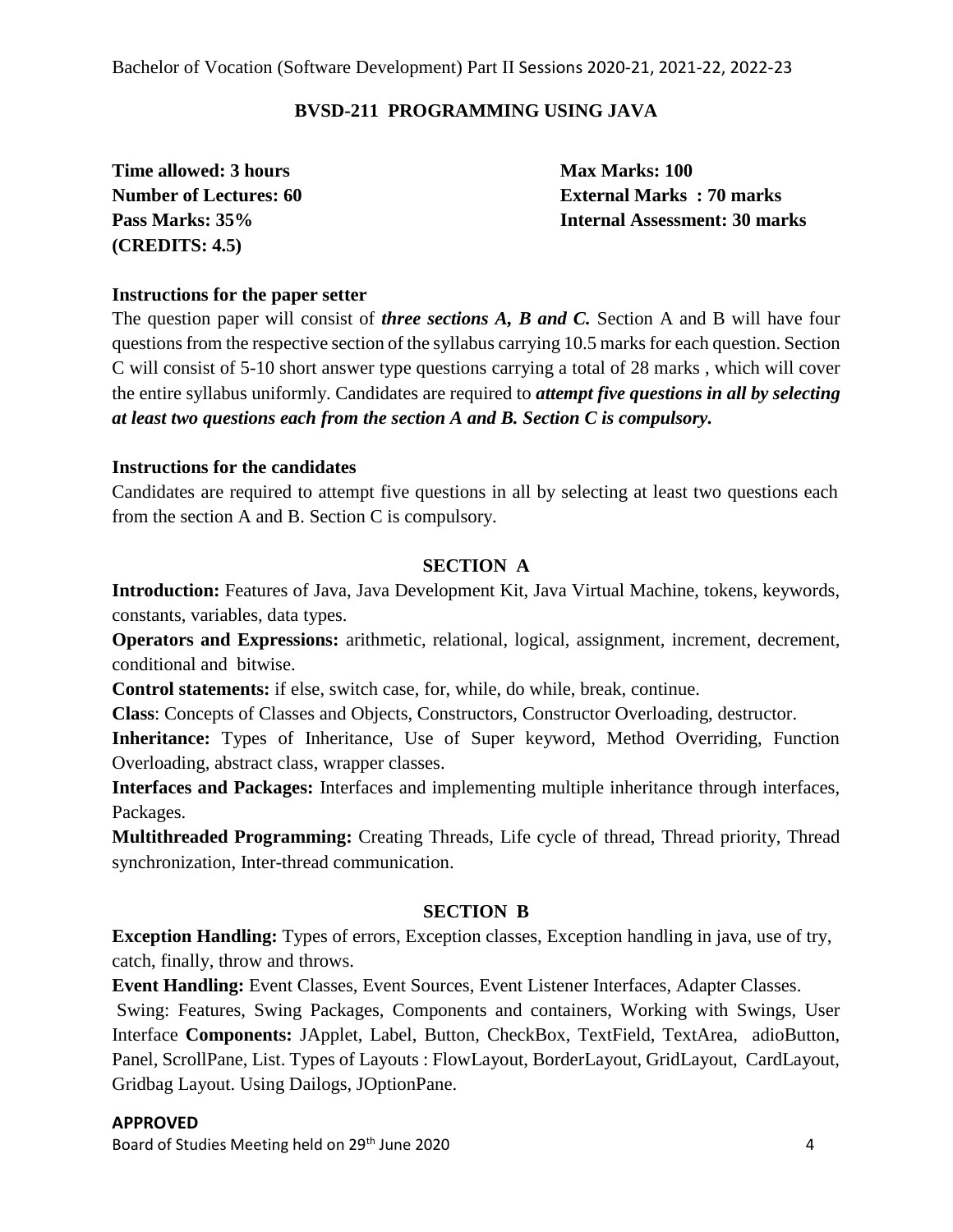**JDBC:** JDBC Fundamentals, Establishing Connectivity and working with connection interface. **Reference Books:**

- 1. Patrick Naughton and Herbert Schildt, The Complete Reference Java 2, Tata McGraw Hill.
- 2. Gilbert, Stephan D. and William B. Hccarthy, Object Oriented Programming in Java , The Waite Group Press.
- 3. Mary Campione and Kathy Walrath, The Java Tutorial, Addison Wesley.
- 4. Cay S. Horstmann, and Gary Cornell, Core Java 2 : Fundamentals Vol. 1, Pearson Education.
- 5. Balagurusamy, Programming with Java : A Primer, Tata McGraw Hill.
- 6. Jeffry A. Borror, Object Oriented Programming with Java-An Ultimate Tutorial, Dream Tech Press.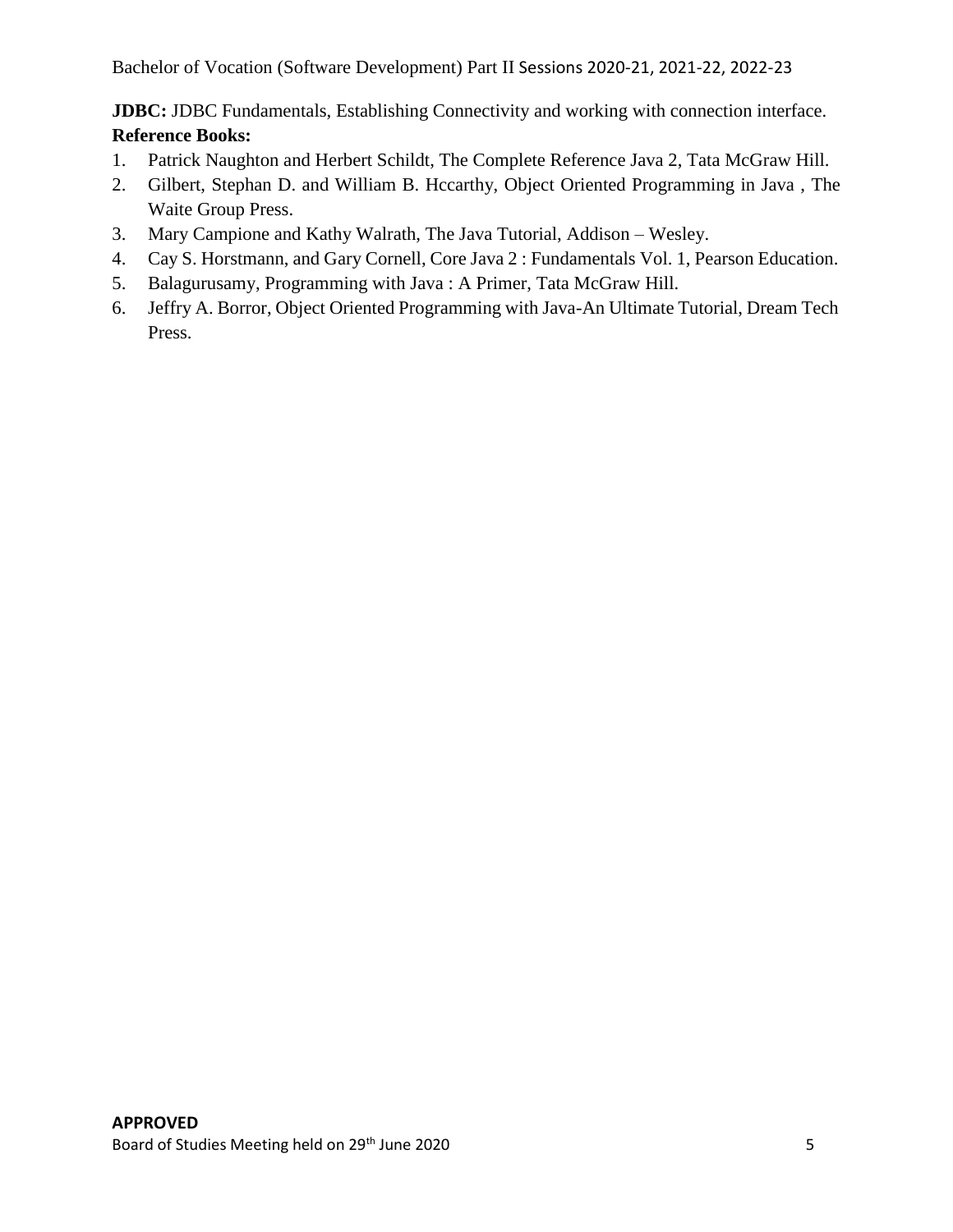#### **BVSD-212 FUNDAMENTALS OF DBMS**

**Time allowed: 3 hours Max Marks: 100 (CREDITS: 4.5)**

**Number of Lectures: 60 External Marks : 70 marks Pass Marks: 35% Internal Assessment: 30 marks**

#### **Instructions for the paper setter**

The question paper will consist of *three sections A, B and C.* Section A and B will have four questions from the respective section of the syllabus carrying 10.5 marks for each question. Section C will consist of 5-10 short answer type qestions carrying a total of 28 marks , which will cover the entire syllabus uniformly. Candidates are required to *attempt five questions in all by selecting at least two questions each from the section A and B. Section C is compulsory.*

#### **Instructions for the candidates**

Candidates are required to attempt five questions in all by selecting at least two questions each from the section A and B. Section C is compulsory.

#### **SECTION A**

**Introduction to DBMS:** Definition of Database, Components of DBMS Environment, Database Schema and Instance. Three Level architecture of DBMS, Mapping between different levels, Data Independence.

**Keys** : Super, candidate, primary, unique, foreign, composite, alternate

**E-R model**: Definition, Entity and Relationship, cardinality of a relationship, E-R Diagram Notations, Modeling using E-R Diagrams, Aggregation, Generalization, Specialization, Transforming E-R Model into Physical database Design, merits and demerits of E-R Modeling.

**Record Based Logical Models**: Hierarchical Model - Operations, Implementation, Advantages and Disadvantages. Network Model - Operations, Implementation, Advantages and Disadvantages, Relational Model - Operations, Implementation, Advantages and Disadvantages. Comparison between Hierarchical, Network and Relational Model

#### **SECTION B**

**Normalization**: Definition, Need, Process: Determinant, Functional Dependency, Full Functional Dependency, Partial Dependency, Transitive dependency, Multivalued Dependency, Join Dependency, Types of Normal Forms, Merits and Demerits of Normalization.

#### **Database languages:** DDL, DML, DCL.

**Transaction & Concurrency Control:** Concept of transaction, ACID properties, Serializibility, States of transaction, Concurrency Control – Locking techniques, time-stamp based protocols.

**Database Security:** Security requirements, database integrity, Granting & revoking privileges.

**Working with SQL:** Implementing DDL, DML, DCL statements and integrity constraints in **Oracle** 

#### **APPROVED**

Board of Studies Meeting held on 29<sup>th</sup> June 2020 6 6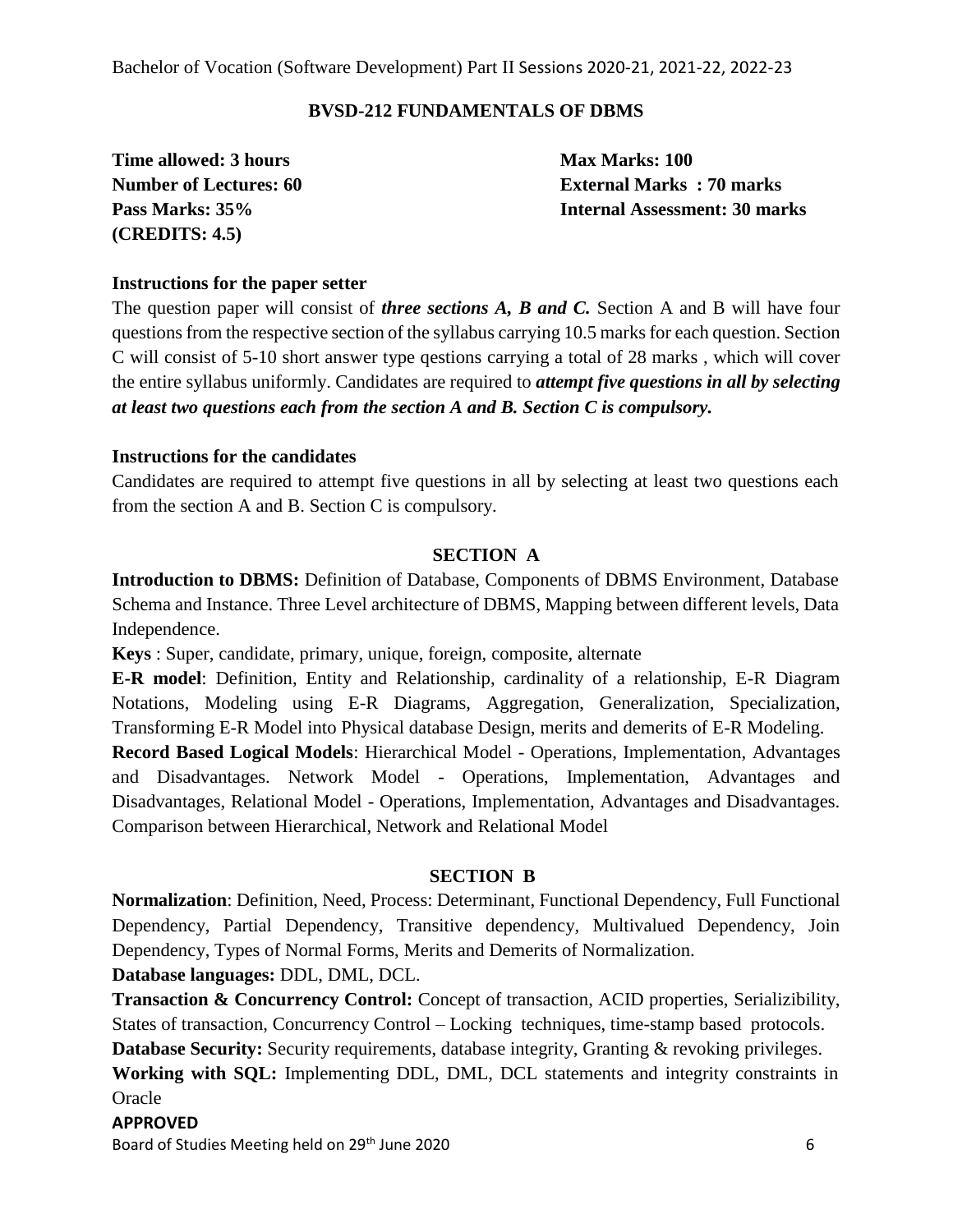#### **Reference Books:**

- 1. JD Ullman, Garcia Molina, Database System: The Complete Book, Pearson Education.
- 2. Ramez Elmasri, Fundamentals of Database Systems, Pearson Education.
- 3. C.J Date, An Introduction to Database System, Pearson Education.
- 4. Parteek Bhatia, Database Management System.
- 5. Henry F. Korth, Database System Concepts, Tata McGraw-Hill.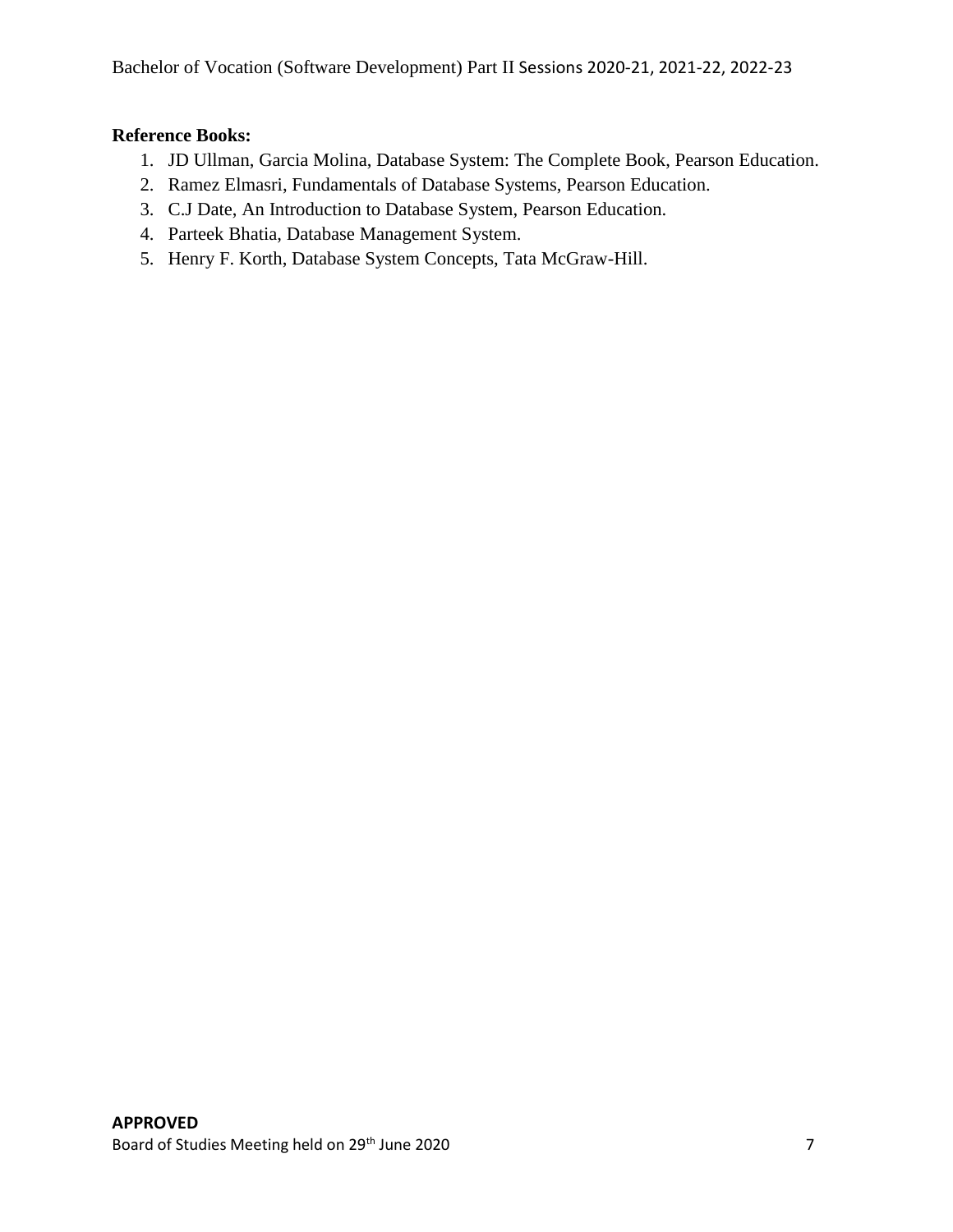#### **BVSD-213 Operating System**

| Time allowed: 3 hours         | <b>Max Marks: 100</b>                |
|-------------------------------|--------------------------------------|
| <b>Number of Lectures: 60</b> | <b>External Marks: 70 marks</b>      |
| Pass Marks: 35%               | <b>Internal Assessment: 30 marks</b> |
| (CREDITS: 4.5)                |                                      |

#### **Instructions for the paper setter**

The question paper will consist of *three sections A, B and C.* Section A and B will have four questions from the respective section of the syllabus carrying 10.5 marks for each question. Section C will consist of 5-10 short answer type questions carrying a total of 28 marks , which will cover the entire syllabus uniformly. Candidates are required to *attempt five questions in all by selecting at least two questions each from the section A and B. Section C is compulsory.*

#### **Instructions for the candidates**

Candidates are required to attempt five questions in all by selecting at least two questions each from the section A and B. Section C is compulsory.

#### **SECTION-A**

**Operating System** – Definition, Need, Services, Types of operating systems: simple batch system, multi programmed batch system, time sharing system, parallel system, multitasking system, distributed system, real time system. Operating system components, system calls.

**Process Management** – process definition, process state, process scheduling, operations on processes, Basic concepts of thread, Difference between process and thread.

**CPU Scheduling** – Basic concepts, scheduling criteria, scheduling algorithms – FCFS, SJF, Round Robin, Multilevel queue scheduling and Multilevel feedback queue scheduling.

#### **SECTION-B**

**Deadlocks** – Characteristics of deadlocks, methods for handling deadlocks, deadlock prevention, deadlock avoidance

**Memory Management** – Logical versus Physical address space, swapping, contiguous allocation, Paging, Concept of Virtual memory, Implementation by Demand Paging, Page replacement algorithms – FIFO, Optimal, LRU, Concept of thrashing .

**File Management** – Allocation methods: contiguous allocation, linked allocation and indexed allocation;

**Device Management** – Disk Scheduling: FCFS, SSTF, SCAN, C-SCAN, LOOK, C-LOOK.

#### **Text Book:**

1. Abraham Silberschatz, Peter B. Galvin, Operating Sytem Concepts, Addison –Wesley Publishing Co. Engineering, Third Edition 2005 ,PankajJalote, Narosa Publications. 5<sup>th</sup> Edition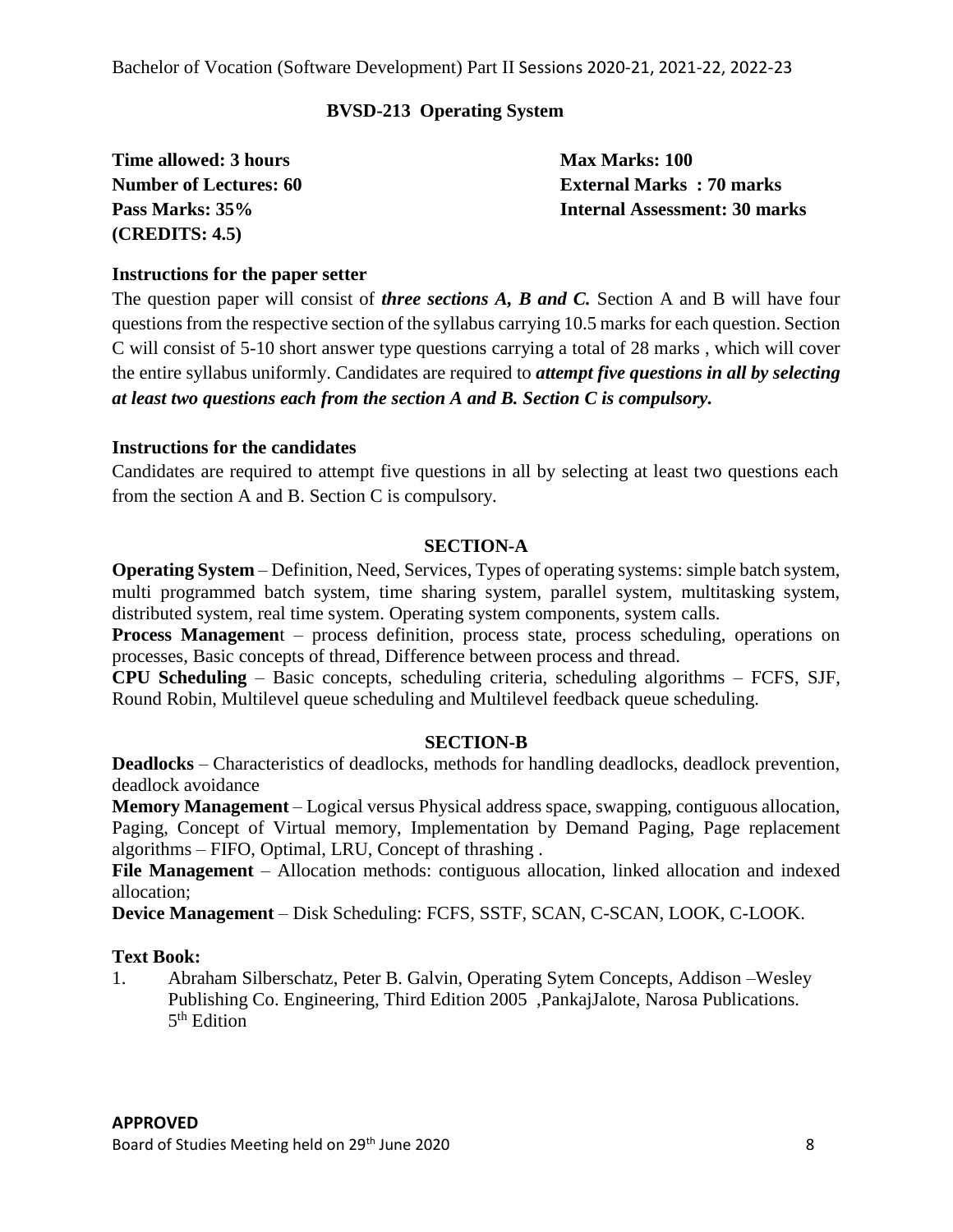#### **BVSD-214 MANAGEMENT INFORMATION SYSTEM**

**Time allowed: 3 hours Max Marks: 100 (Credits: 4.5)**

**Number of Lectures: 60 External Marks : 70 marks Pass Marks: 35% Internal Assessment: 30 marks**

#### **Instructions for the paper setter**

The question paper will consist of *three sections A, B and C.* Section A and B will have four questions from the respective section of the syllabus carrying 10.5 marks for each question. Section C will consist of 5-10 short answer type questions carrying a total of 28 marks , which will cover the entire syllabus uniformly. Candidates are required to *attempt five questions in all by selecting at least two questions each from the section A and B. Section C is compulsory.*

#### **Instructions for the candidates**

Candidates are required to attempt five questions in all by selecting at least two questions each from the section A and B. Section C is compulsory.

#### **SECTION-A**

**Management Information system:** Meaning and definition, Role of information system, Nature and scope of MIS.

**Information and system concepts:** Definition and types of information, Information quality, dimensions of information, value of information, general model of human as an information processor. System related concepts, elements of a system, and types of system.

**Role and importance of Management**: Introduction, levels and functions of management. Structure and classification of MIS, Components of MIS, Framework for understanding MIS: Robert Anthony's hierarchy of management activity, Information requirements.

#### **SECTION-B**

Decision making concept, types of decisions, methods of choosing among alternatives, Role of MIS in decision making. Simon's model of decision making, Structured and unstructured decisions.

**Development of MIS:** Stages in the development of MIS, System development approaches: Waterfall model, Prototyping, Iterative enhancement model, Spiral model. Applications of information systems in Functional areas: Marketing MIS, Financial MIS, Production MIS, Personnel MIS.

**Decision Support Systems:** Definition and characteristics, MIS versus DSS, Tools and Models for decision support.

#### **Text Book:**

1. D.P. Goyal, Management Information Systems: Managerial Perspectives, Macmillan India Ltd.

#### **APPROVED**

Board of Studies Meeting held on 29<sup>th</sup> June 2020 **9** Australian Method of Studies Meeting held on 29<sup>th</sup> June 2020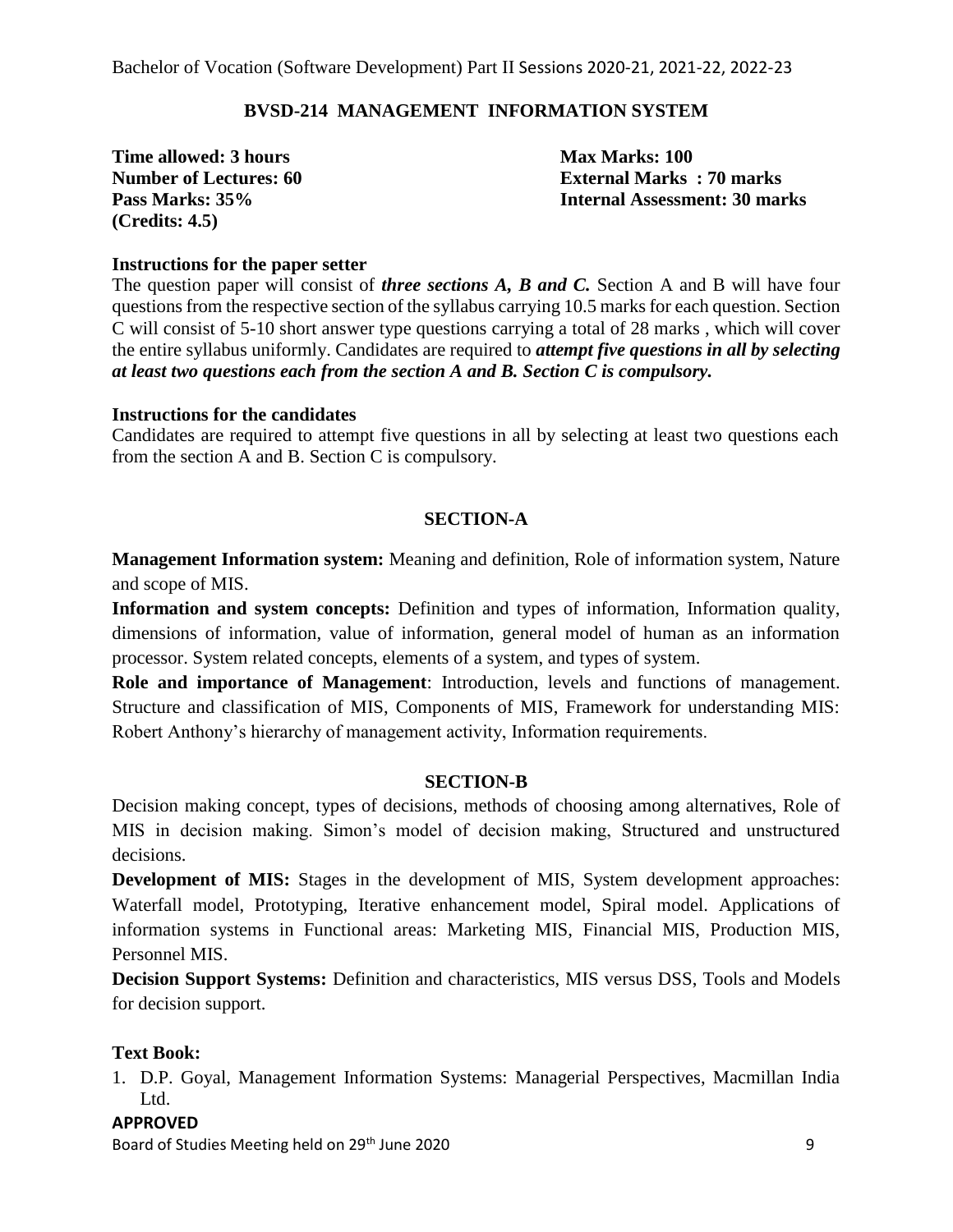#### **Reference Books:**

- **1.** Robert G. Murdick, Joel E. Ross, James R. Claggett, Information Systems for Modern Management, Prentice Hall of India Pvt. Ltd.
- **2.** Gordon B. Davis, M.H. Olson, Management Information Systems: Conceptual Foundations, Structure & Development, McGraw-Hill Book Co.
- **3.** W.S. Jawadekar, Management Information Systems, Tata McGraw-Hill Publishing Co.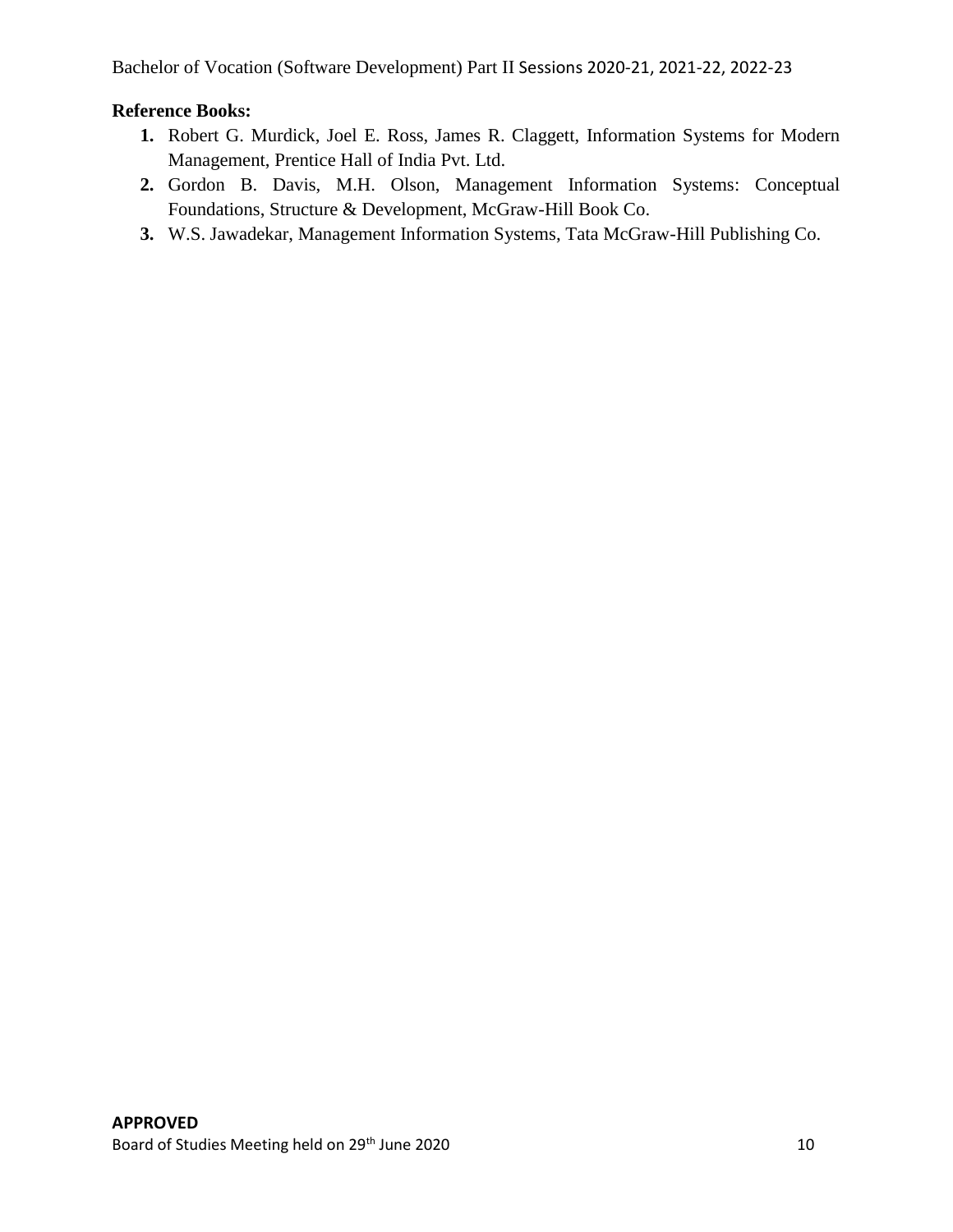#### **BVSD – 215 SOFTWARE LAB – IV (Based on BVSD- 211)**

**Time allowed: 3 hours Max Marks: 100 Credits: 4**

**Number of Lectures: 30 External Marks : 70 marks Pass Marks: 35% Internal Assessment: 30 marks**

This laboratory course will comprise as exercises to supplement what is learnt under paper BVSD-211: Programming Using Java. Students are required to develop the following programs with internal documentation:

- 1. WAP to demonstrate the concept of class.
- 2. WAP that illustrates the use of constructor.
- 3. WAP for constructor overloading.
- 4. WAP for single inheritance using super keyword.
- 5. WAP for multilevel inheritance.
- 6. WAP to demonstrate method overriding.
- 7. WAP that implements multiple inheritance through interface.
- 8. WAP to demonstrate importing multiple packages.
- 9. WAP to demonstrate creating threads by extending Thread class.
- 10. WAP to demonstrate creating threads by implementing Runnable interface.
- 11. WAP that illustrates the use of exception handling.
- 12. WAP to implement Flow Layout.
- 13. WAP to implement Grid Layout.

#### **Activity**

Write code for event handling, database connectivity and report generation.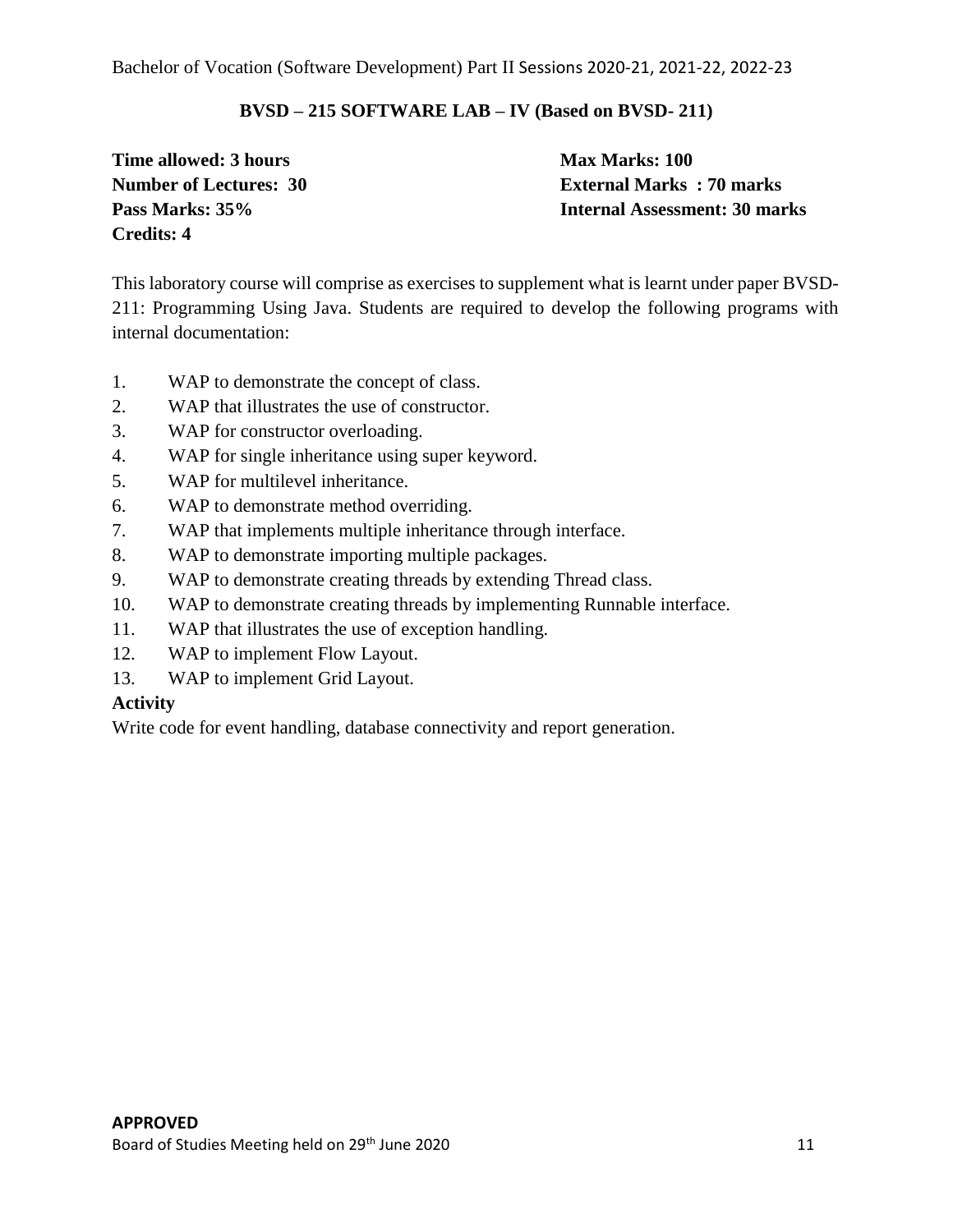#### **BVSD – 216 SOFTWARE LAB – V (Based on BVSD- 212)**

**Time allowed: 3 hours Max Marks: 100** 

**Number of Lectures: 60 External Marks : 70 marks Pass Marks: 35% Internal Assessment: 30 marks**

#### **Credits: 4**

This laboratory course will comprise as exercises to supplement what is learnt under paper BVSD-212: Fundamentals of DBMS.

Students are required to practices writing SQL statements for

- 1. Creating a table
- 2. Specifying relational data types.
- 3. Specifying constraints (Primary, Foreign and Not Null).
- 4. DML statements.
- 5. TCL statements.
- 6. Creating a table from existing table.
- 7. DROP, ALTER and RENAME statement.
- 8. The SELECT statement using the WHERE clause.
- 9. The SELECT statement using logical Operators in the WHERE clause.
- 10. The SELECT statement using IN, BETWEEN, LIKE, ORDER BY clause and GROUP BY clause.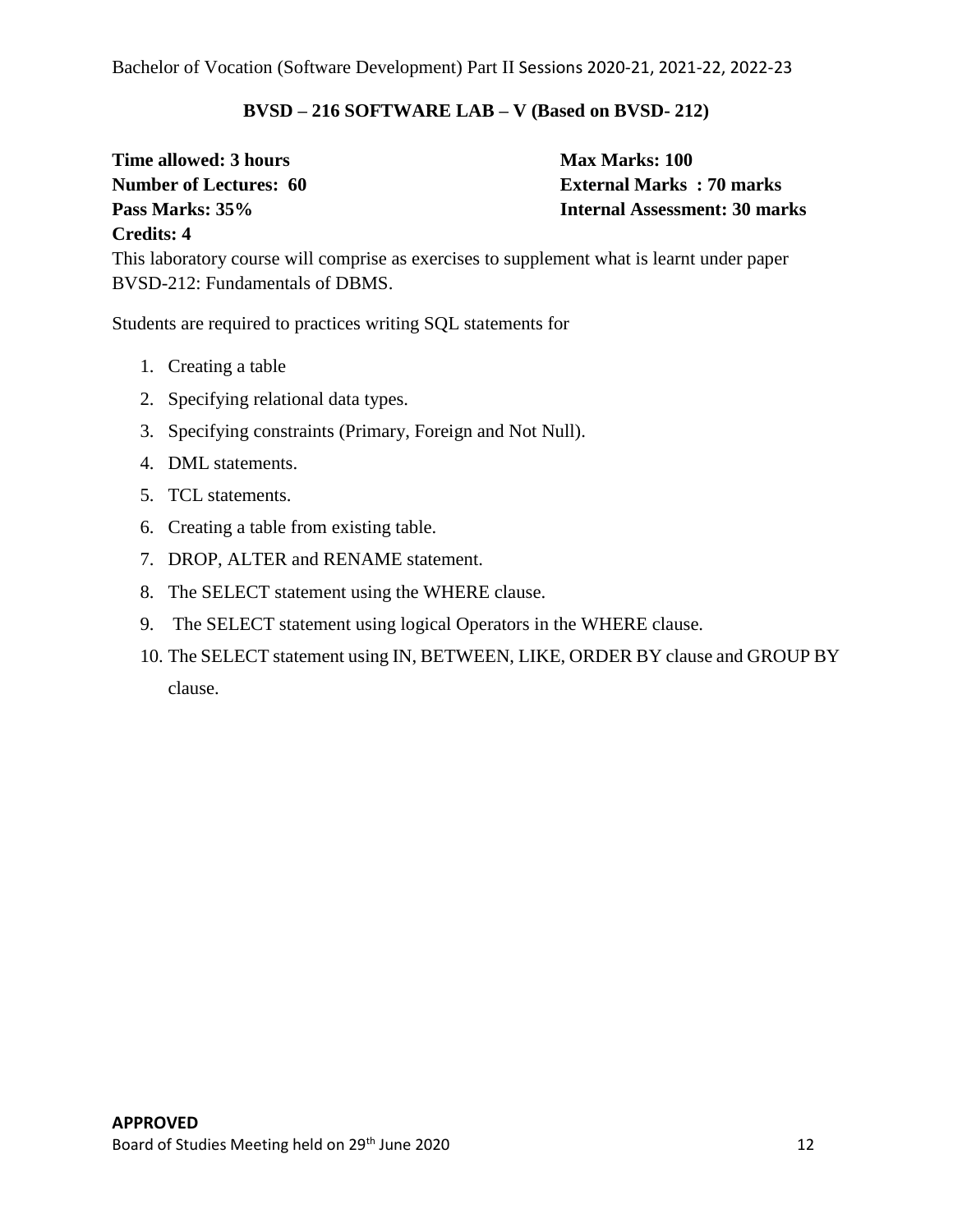#### **BVSD - 217 WORKSHOP ON ADOBE PHOTOSHOP**

**Time allowed: 3 hours Max Marks: 50 Pass Marks: 35% Credits: 4**

**Number of Lectures: 30 Internal Assessment: 50 marks**

**Introduction to Photoshop**: Basics of Adobe Photoshop. Understanding pixels & resolution. Exploring menus, panels and toolbox. Creating new image files and opening existing files in Photoshop. Understanding and handling different image file formats, changing the resolution, color, greyscales and size of the images. Zooming & panning an image. Working with multiple images, rulers, guides & grids. Creating multicolor images and using brushes, adjusting color using the panel. Cropping, rotating, overlapping and superimposing photos on a page. Undoing Steps with History

**Working with selections, layers and channels**: Understanding selection tools, refining the selection and edges. Understanding layers, creating, selecting, editing, locking and grouping layers. Layer styles, consolidating layers. Manipulating layer mask. Understanding color channels, working with channels panel.

**Working with filters**: Basics of Filters, constructive filters, blur filters, destructive filters, effects filters, render filters, liquify filter and other filters required for artistic effects.

Creating images for the web: understanding web image formats, preparing and slicing images for the web use. Adding transparency to the web, previewing images in a browser.

#### **References:**

- 1. Adobe Photoshop CS6, Bible the comprehensive, tutorial resource Lisa Danae Dayley, Brad Dayley - Wiley India
- 2. Photoshop 7 Savvy Steve Romaniello BPB Publications.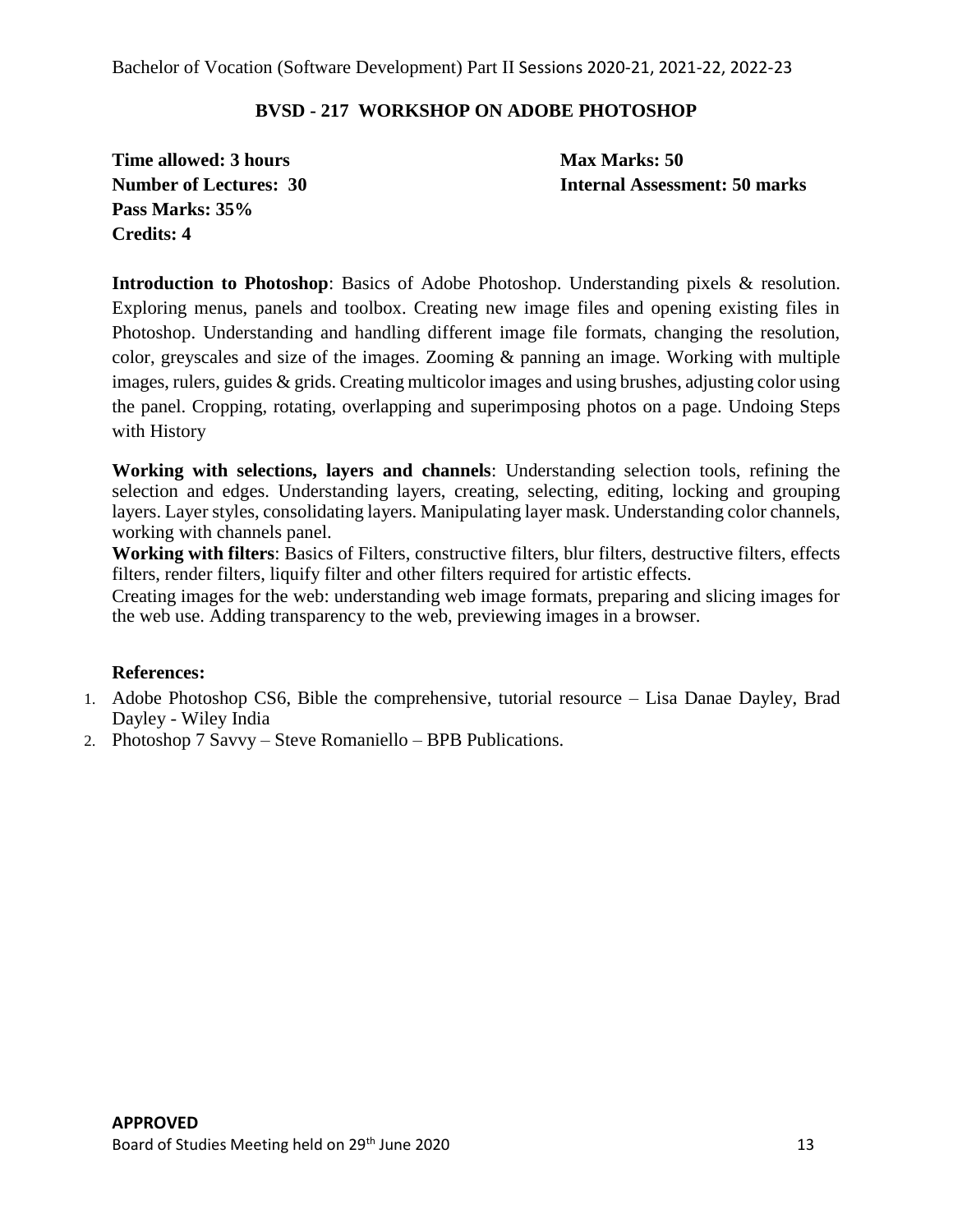# **SEMESTER - IV**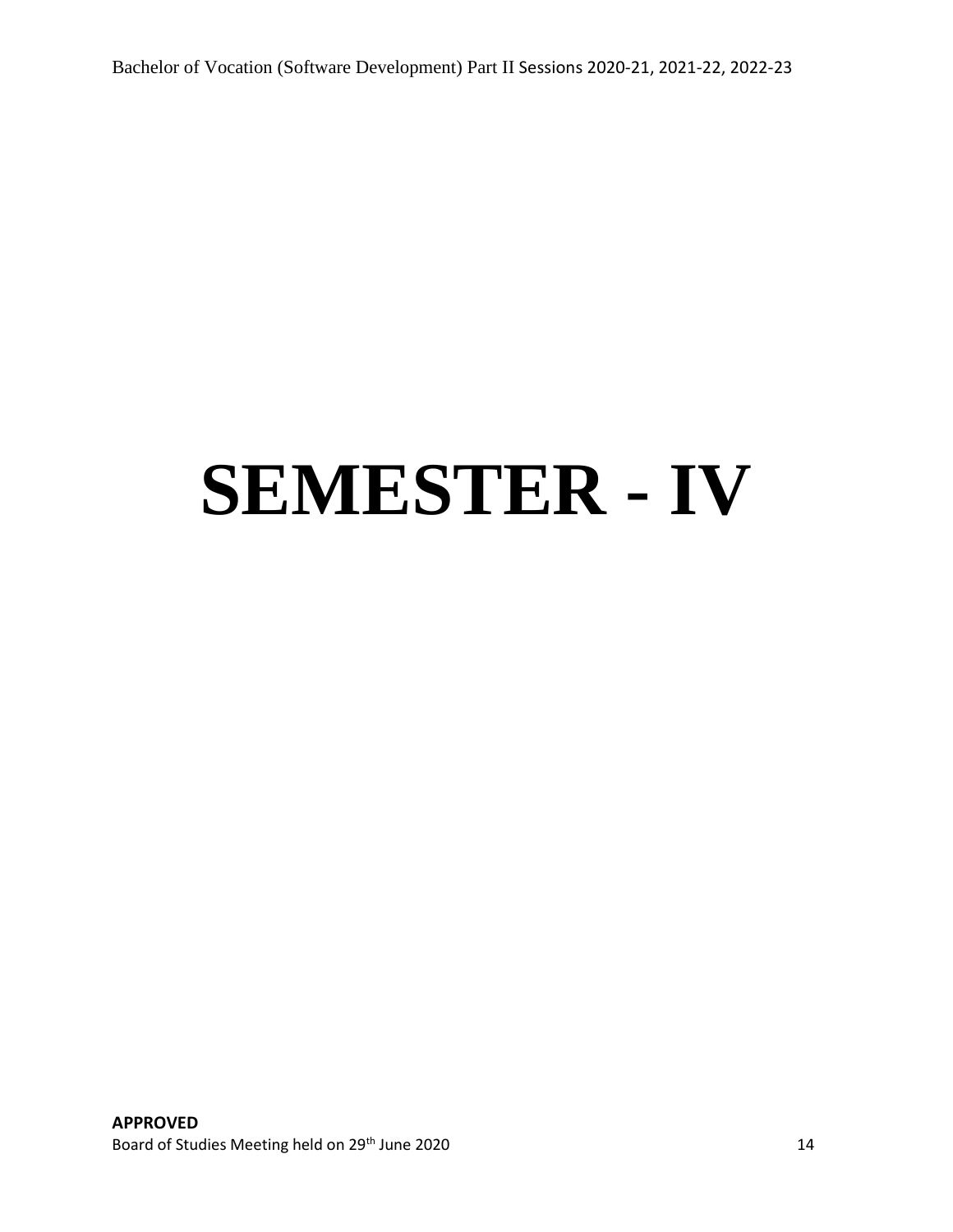#### **BVSD-221 Web Development Using PHP and MYSQL**

**Time allowed: 3 hours Max Marks: 100 (Credits: 4.5)**

**Number of Lectures: 60 External Marks : 70 marks Pass Marks: 35% Internal Assessment: 30 marks**

#### **Instructions for the paper setter**

The question paper will consist of *three sections A, B and C.* Section A and B will have four questions from the respective section of the syllabus carrying 10.5 marks for each question. Section C will consist of 5-10 short answer type questions carrying a total of 28 marks , which will cover the entire syllabus uniformly. Candidates are required to *attempt five questions in all by selecting at least two questions each from the section A and B. Section C is compulsory.*

#### **Instructions for the candidates**

Candidates are required to attempt five questions in all by selecting at least two questions each from the section A and B. Section C is compulsory.

#### **SECTION A**

**PHP:** A Brief History of PHP, Introduction to PHP, Client Server Environment, Install & Configure Server on windows. Syntax of php, Scope of Variables: Global and Local Variables, Super Global Variables, Data types, Operators- Arithmetic, Logical, Relational and Bit-Wise operators. Control Statements.

**Functions:** Defining a Function, Calling Functions, Built -in Functions.

**Array:** Numeric Array, Associative array, Multidimensional Arrays.

**String:** Quoting String Constants, Printing Strings, Accessing Individual Characters, Cleaning Strings, Encoding and Escaping, Comparing Strings, Manipulating and Searching Strings.

#### **SECTION B**

**Scripting Languages**: Server side Scripting, Client Side Scripting, HTML Form Fields (Controls), PHP Form Handling, Form Validations.

**Class Object:** Declaring a Class, Creating an Object, Accessing Properties and Methods.

**File Handling:** Opening File, Reading File, Writing File, Closing File, Appending File.

**Connecting to MYSQL from PHP:** Database Connection, Execute Queries.

**Introduction to MySql**: Data Types, Sql Queries: Creating Database, Creating Table, Dropping Database, Inserting, Updating, Deleting Data, Altering table, Dropping Table.

#### **Reference Books:**

- 1. Robin Nixon, Learning PHP, MySQL, and JavaScript, Shroff/O'Reilly.
- 2. Raj Kamal, Internet and Web Technologies, Tata McGraw-Hill.
- 3. Matt Zandstra, Sams Teach Yourself PHP in 24 Hours, Sams Publishing.
- 4. Steven M. Schafer, HTML, CSS, JavaScript, Perl, Python and PHP, Wiley India

#### **APPROVED**

Board of Studies Meeting held on 29<sup>th</sup> June 2020 15 and the studies of the studies of the studies of the studies of the studies of the studies of the studies of the studies of the studies of the studies of the studies of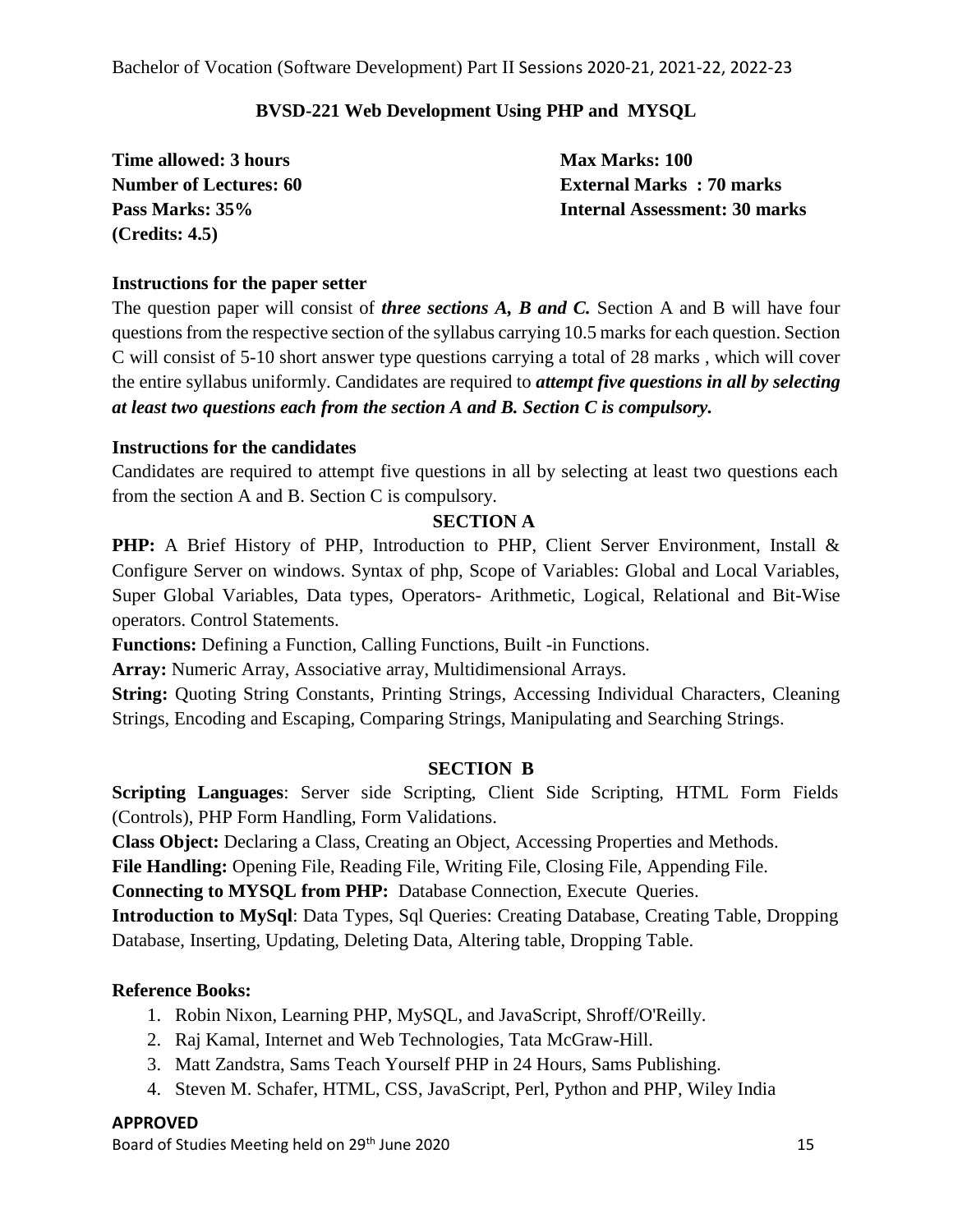#### **BVSD -222 Content Management System**

**Time allowed: 3 hours Max Marks: 100 (CREDITS: 4.5)**

**Number of Lectures: 60 External Marks : 70 marks Pass Marks: 35% Internal Assessment: 30 marks**

#### **Instructions for the paper setter**

The question paper will consist of *three sections A, B and C.* Section A and B will have four questions from the respective section of the syllabus carrying 10.5 marks for each question. Section C will consist of 5-10 short answer type questions carrying a total of 28 marks , which will cover the entire syllabus uniformly. Candidates are required to *attempt five questions in all by selecting at least two questions each from the section A and B. Section C is compulsory.*

#### **Instructions for the candidates**

Candidates are required to attempt five questions in all by selecting at least two questions each from the section A and B. Section C is compulsory.

#### **SECTION A**

**Introduction:** Open Source vs Closed Source, Examples of OSS. What is Joomla? Features of Joomla Understanding WAMP Installing & Configuring Joomla:Installing WampServer ,Creating a Website Folder , Copy the Joomla Files ,Configuring the Joomla Web Installer Understanding The Frontend and Backend of Joomla, Login as a Super User,The Joomla Control Panel Creating Content: Creating Categories , Creating Categorized or Uncategorized Articles , Inserting Images/Graphics Into Articles , Inserting the Read More Option into Articles , Filtering & Sorting Articles, Featuring Articles on the Home Page ,Viewing Your Website , Setting the Options for Articles

#### **SECTION B**

**Adding Menu Items:** Adding a Single Article Menu Item, Adding a List All Categories Menu Item , Changing the Layout From Blog Layout , Adding a Category List Menu Item ,Changing the Menu Order, Joomla Extension Types: What is a Component? What is a Module? What is a Plugin? What is a Template? What is Language? Adding Modules:Enabling Module Position Viewing, Viewing the Module Positions, Changing Module Positions ,Logging in From the Frontend to Edit Content , Adding the Search Module, Creating an HTML Module Joomla Templates: Viewing Joomla Templates, Types of Templates, Default Joomla Templates, Changing the Default Template for a Website, Previewing a Joomla Template, Installing a Template, Changing the Logo/Header, Installing a Photo Gallery Component Creating Folders for the Photos Uploading the Photos, Adding a Gallery Menu Item About Akeeba Backup Installing, Akeeba Backup Configuring Akeeba Backup Creating a Backup, Copy of Your Website, Downloading Your Backup Archives

#### **APPROVED**

Board of Studies Meeting held on 29<sup>th</sup> June 2020 16 and the studies of the studies of the studies of the studies of the studies of the studies of the studies of the studies of the studies of the studies of the studies of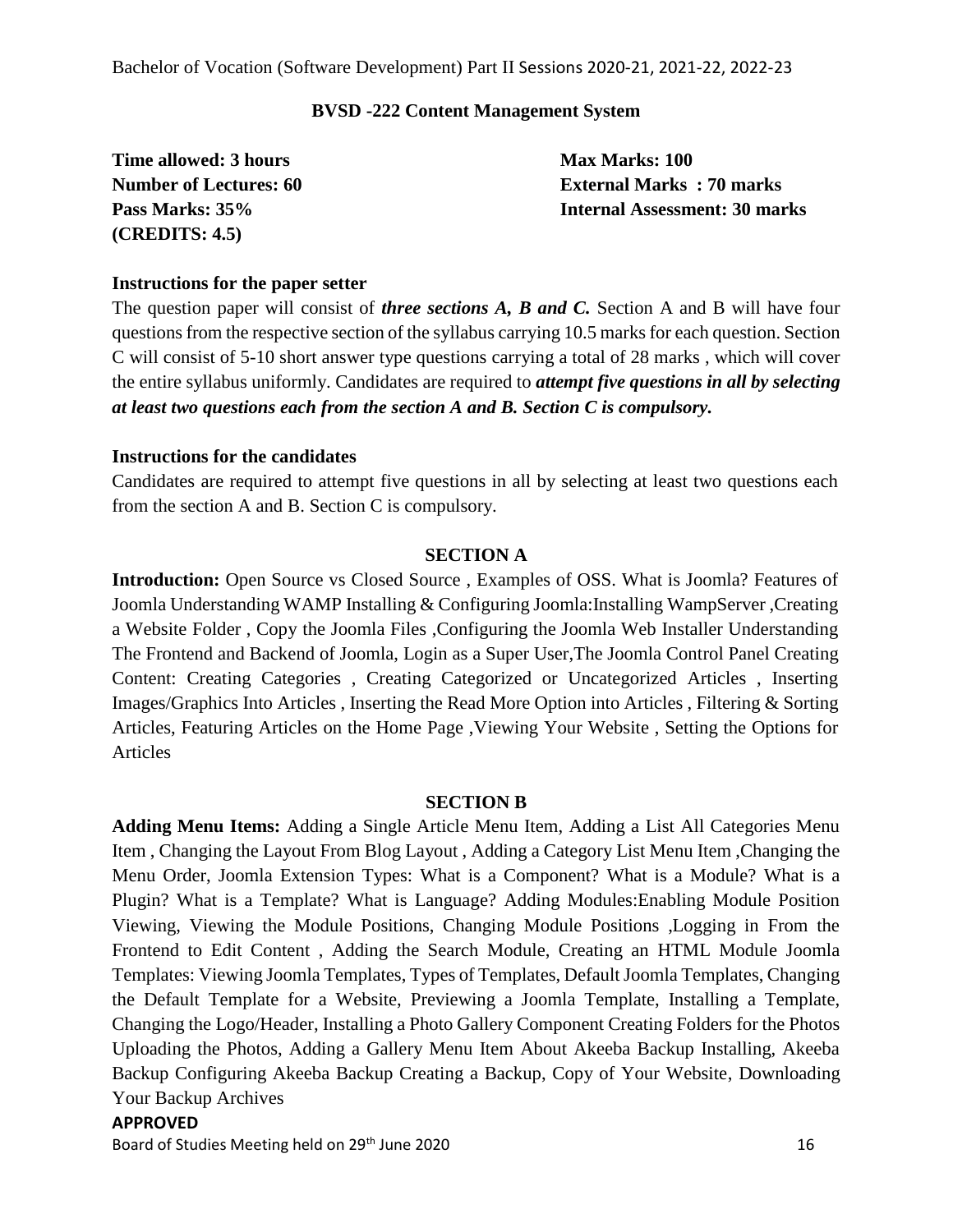#### **Reference Books:**

- 1. Jennifer Marriott and Elin Waring, The Official Joomla! Book Addison-Wesley Professional.
- 2. Ric Shreves, Joomla! Bible, Wiley.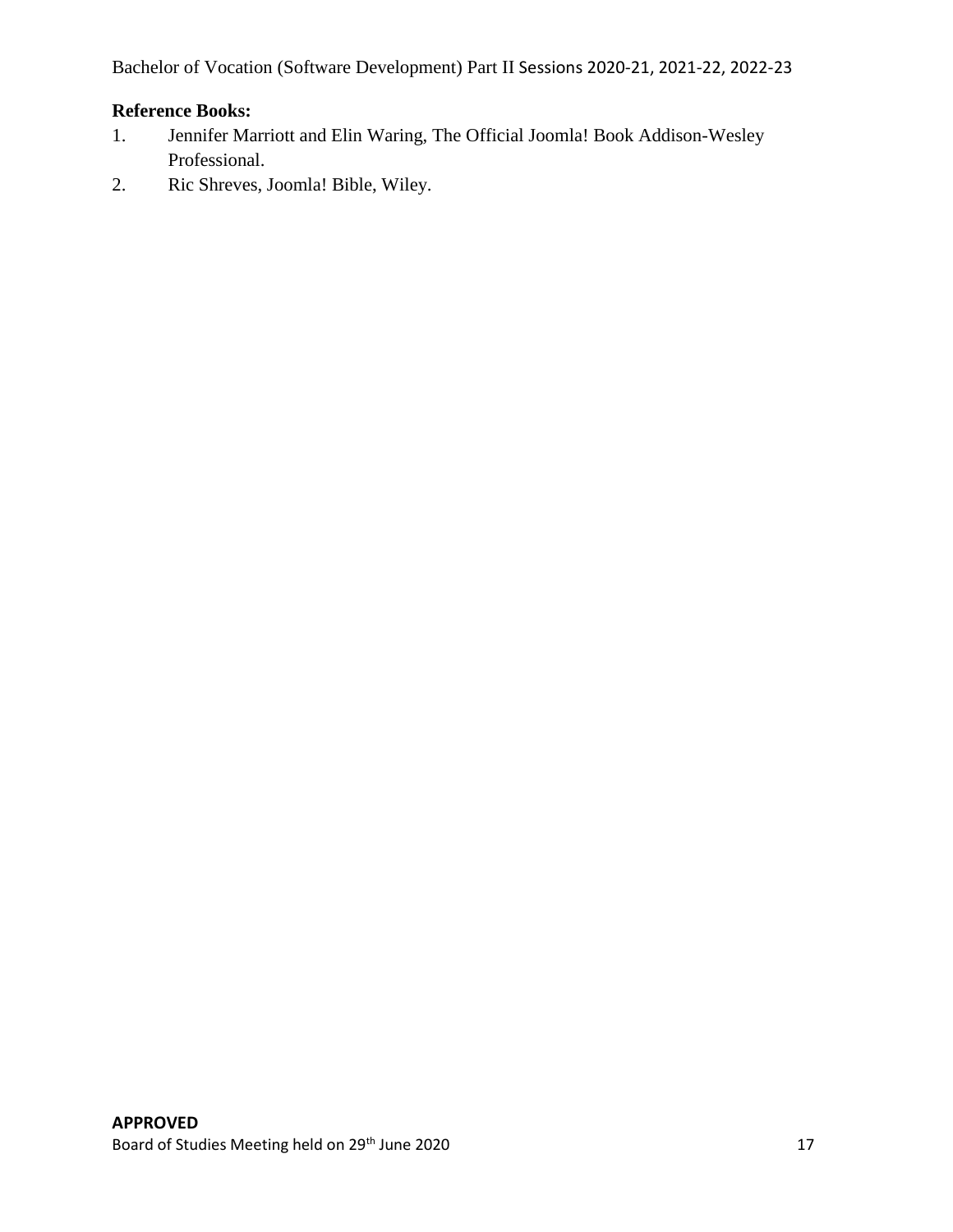#### **BVSD-223 COMPUTER NETWORKS**

**Time allowed: 3 hours Max Marks: 100 (CREDITS: 4.5)**

**Number of Lectures: 60 External Marks : 70 marks Pass Marks: 35% Internal Assessment: 30 marks**

#### **Instructions for the paper setter**

The question paper will consist of *three sections A, B and C.* Section A and B will have four questions from the respective section of the syllabus carrying 10.5 marks for each question. Section C will consist of 5-10 short answer type questions carrying a total of 28 marks , which will cover the entire syllabus uniformly. Candidates are required to *attempt five questions in all by selecting at least two questions each from the section A and B. Section C is compulsory.*

#### **Instructions for the candidates**

Candidates are required to attempt five questions in all by selecting at least two questions each from the section A and B. Section C is compulsory.

#### **SECTION A**

**Computer Networks:** Uses of Computer Network, Structure of Computer Network: Point-topoint structure, Broadcast structure. Classification of networks-LAN, MAN and WAN, Line Configuration: Topologies, full Duplex, and Half Duplex. **Reference models:** OSI model, Layers of OSI Model, TCP/IP model, Comparison of TCP/IP and OSI models **Medium Access Sub layer:** Static and dynamic channel allocation, Multiple access protocols-ALOHA, CSMA,CSMA/CD, Collision Free protocol, **Internet protocols:** How networks differ, internetworking devices, concatenated virtual circuits, connectionless inter-networking.

#### **SECTION B**

**Data Link Layer:** Design issues, Services to network layer, Framing, Error control, Flow control, Elementary data link protocols-unrestricted simplex protocol, simplex stop and wait protocol, simplex protocol for a noisy channel. **Network layer:** Design issues, Services to the transport layer, Routing algorithms-Static/ non-adaptive and dynamic/adaptive algorithms. Congestion control algorithms –the leaky bucket algorithm, the token bucket algorithm. **Transport layer:** design issues, connection management-addressing, establishing and releasing connection, transport layer protocols-TCP, UDP. **Application layer:** The DNS Name Space, Electronic Mail, The World Wide Web, **Network security:** Introduction to cryptography, substitution cipers, transposition cipers, one-time pads, two fundamental cryptographic principles, public-key algorithms (RSA), digital signatures, message digests.

**TextBook**:

1.Andrew S. Tanenbaum, "Computer Networks", Third Edition, PHI Publications.

#### **APPROVED**

Board of Studies Meeting held on 29<sup>th</sup> June 2020 18 and the studies of the studies of the studies of the studies of the studies of the studies of the studies of the studies of the studies of the studies of the studies of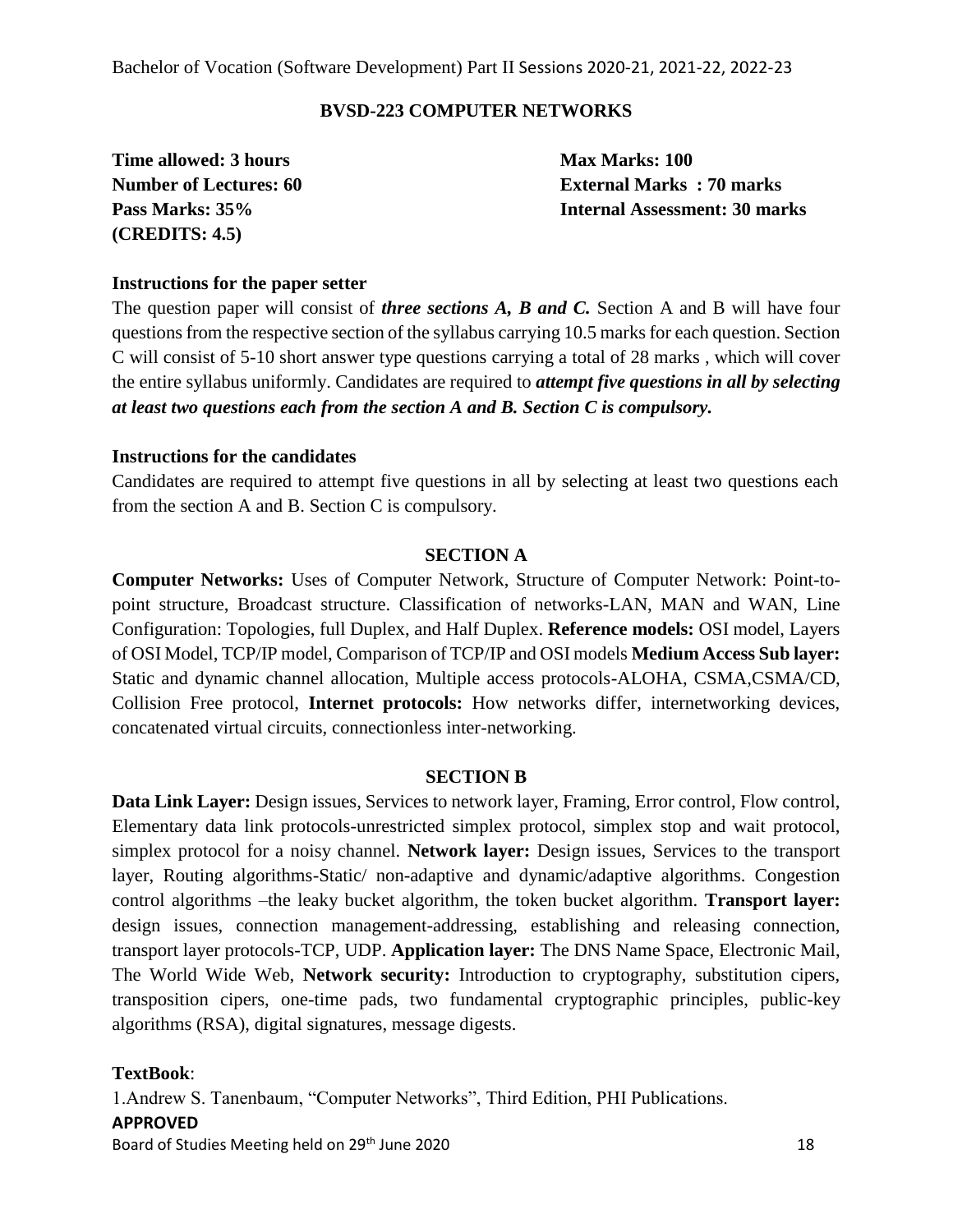#### **References:**

1.Data & Computer Communications by William Stallings, Pearson Education.

2.D.E. Corner, "Computer Networks and Internets', Second Edition, Addison-Wesley Publication

3.Computer Networks by Forouzan, Tata McGrawhill Publications.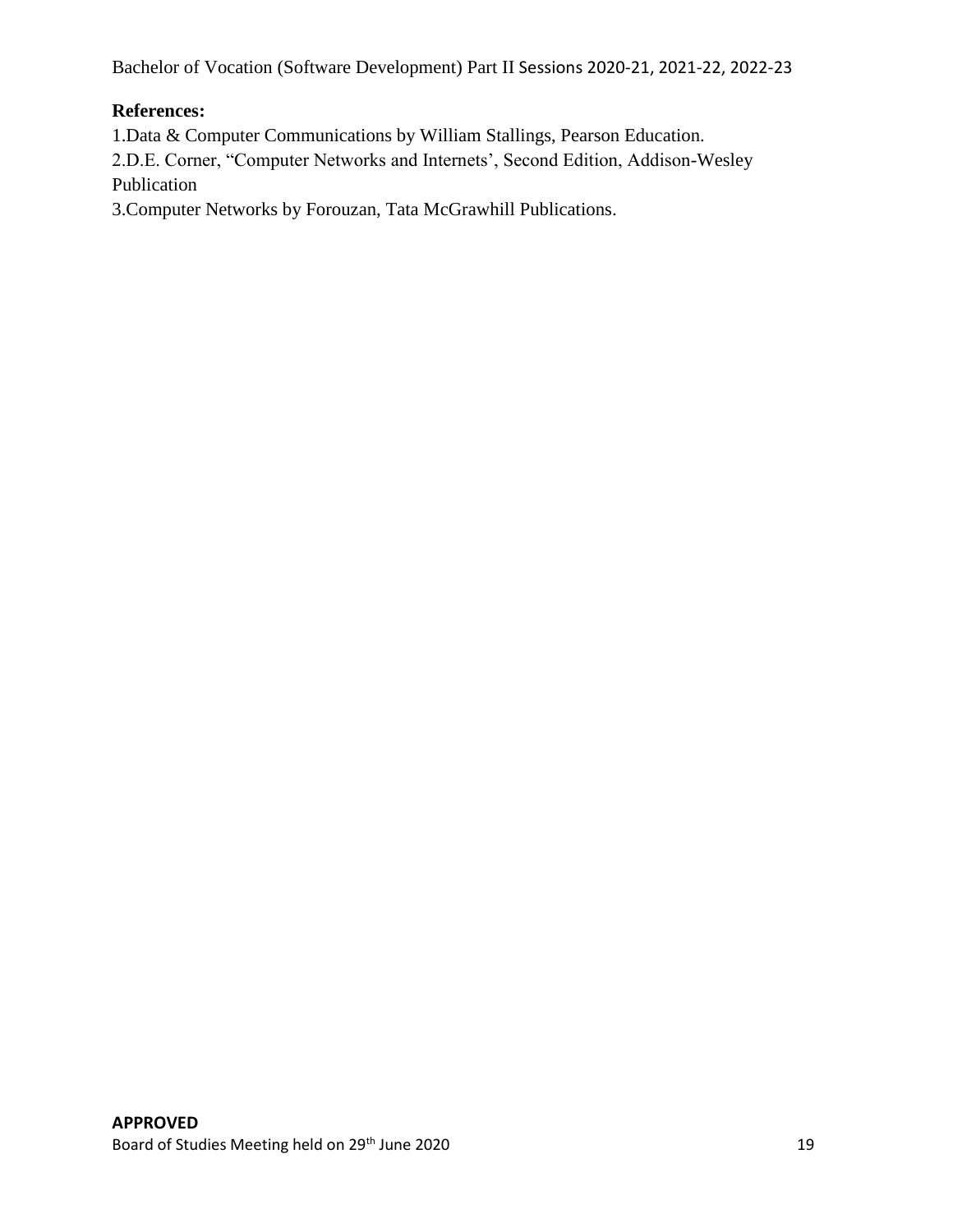#### **BVSD-224 Relational Database Management System**

**Time allowed: 3 hours Max Marks: 100 (CREDITS: 4.5)**

**Number of Lectures: 60 External Marks : 70 marks Pass Marks: 35% Internal Assessment: 30 marks**

#### **Instructions for the paper setter**

The question paper will consist of *three sections A, B and C.* Section A and B will have four questions from the respective section of the syllabus carrying 10.5 marks for each question. Section C will consist of 5-10 short answer type questions carrying a total of 28 marks , which will cover the entire syllabus uniformly. Candidates are required to *attempt five questions in all by selecting at least two questions each from the section A and B. Section C is compulsory.*

#### **Instructions for the candidates**

Candidates are required to attempt five questions in all by selecting at least two questions each from the section A and B. Section C is compulsory.

#### **SECTION-A**

**Introduction** to RDBMS Product and their Features, Difference between DBMS and RDBMS, Relationship among application programs, RDBMS, Basic File Operations: Opening Files, Closing Files, Reading and Writing, Seeking

File Organization: Field and Record structure in file, Record Types, Types of file organization, Sequential, Indexed, and Hashed.

**Transaction Management**: Transaction Concept, Properties, Transaction States, Concurrent Execution, Serializability, Conflict Serializability, View Serializability, Recoverability, Recoverable Schedule, Cascadless Schedule

**Concurrency Control**: Lock Based Protocol, Locks, Granting of Locks, Two Phase Locking Protocol, Timestamp Based Protocol, Timestamp, Timestamp ordering protocol, Thomas's Write Rule, Validation Based Protocol, Deadlock Handling, Deadlock Prevention, Deadlock Detection, Deadlock Recovery

#### **SECTION-B**

**Recovery System**: Failure Classification, Transaction Failure, System Crash, Disk Failure, Storage Structures, Storage Types, Data Access, Recovery & Atomicity, Log based Recovery, Deferred Database Modification, Immediate Database Modification, Checkpoints, Recovery with Concurrent Transaction, Transaction Rollback, Restart Recovery, Remote Backup System **Relational Query Language:** DDL, DML, DCL.

**Introduction to Oracle:** Oracle as client/server architecture, getting started, creating, modifying, dropping databases. Inserting, updating, deleting data from databases, SELECT statement, Data constraints ( Null values, Default values, primary, unique and foreign key concepts)

Computing expressions, renaming columns, logical operators, range searching, pattern matching, Oracle functions, grouping data from tables in SQL, manipulating dates.

#### **APPROVED**

Board of Studies Meeting held on 29<sup>th</sup> June 2020 **2018** 2020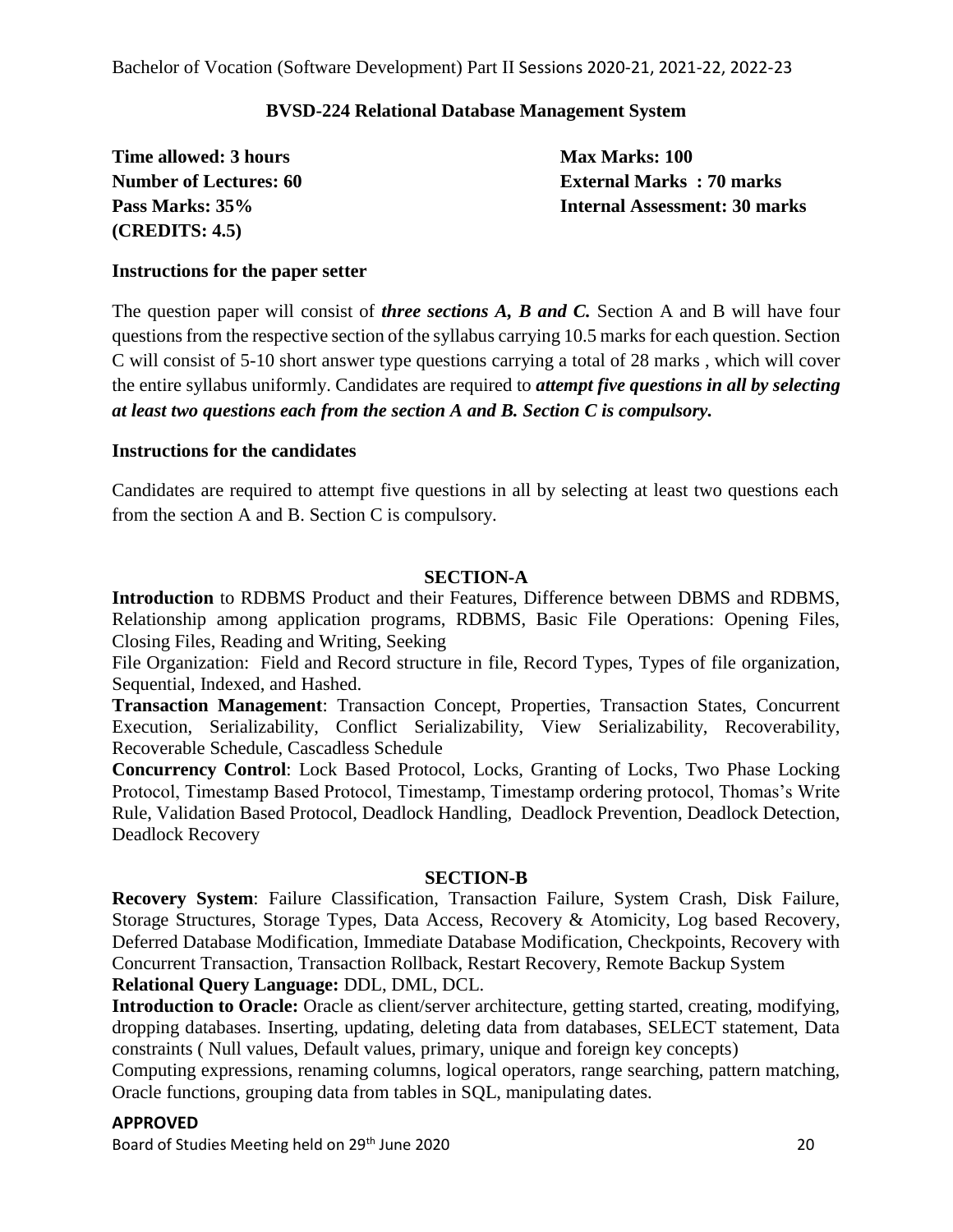**Working with SQL:** triggers, use of data base triggers, database triggers Vs. SQL\*forms, types of triggers, how to apply database triggers, BEFORE vs. AFTER triggers, combinations, syntax for creating and dropping triggers.

#### **Text Book :**

1. B.P. Desai, "Database management system" BPB publications, New Delhi.

#### **Reference Books:**

- 1. C.J. Date, "An Introduction to Data Base Systems", Narosa Publishers
- 2. Jeffrey D. Ullman, "Principles of Database Systems", Galgotia Pub.
- 3. D. Kroenke., "Database Processing", Galgotia Publications.
- 4. Henry F. Korth, "Database System Concepts", McGraw Hill. Inc.
- 5. Naveen Prakash, "Introduction to Database Management", TMH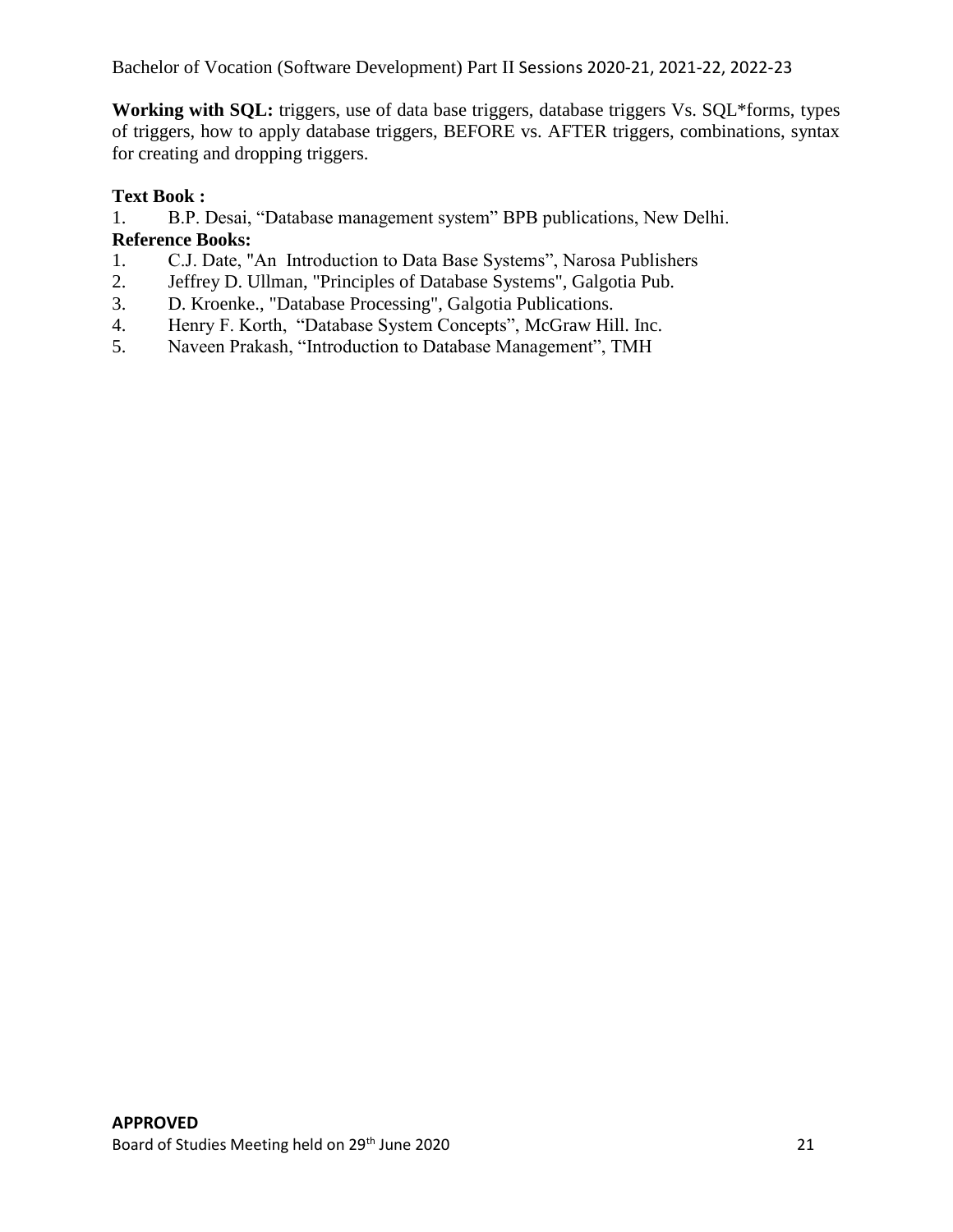#### **BVSD -225 SOFTWARE LAB – VI(Based on BVSD-221 & BVSD-222)**

**Time allowed: 3 hours Max Marks: 100 Credits: 4**

**Number of Lectures: 30 External Marks : 70 marks Pass Marks: 35% Internal Assessment: 30 marks**

This laboratory course will comprise as exercises to supplement what is learnt under paper BVSD-221: Web Development using PHP and MYSQL and BVSD-222: Content Management System. Students are required to do followings:

**Lab Assignments** - Installing and Configuring PHP on Windows, Installing web site on web server-Apache, WAMP. HTML tag based, Advanced HTML based, Database, Simple PHP, Advanced PHP, HTML-DBMS-PHP, Dynamic Web Pages/Sites.

Creation of Web pages using HTML, DHTML.

Creation of Web pages using JavaScript.

Creating web pages using PHP.

#### **Programs:**

- 1. Write a program to print any text in PHP.
- 2. Write a program to print the data types of PHP i.e. using String, Integer, Floating point numbers, Boolean, Array, Object, NULL.
- 3. Write a program of arithmetic operators.
- 4. Write any program of using conditional Statements.
- 5. Write a program to implement switch case in PHP.
- 6. Write a program to add two numbers using functions.
- 7. Write a program to implement while loop .
- 8. Print different values using for each loop.
- 9. Create a Date From a String With PHP strtotime() function
- 10. Write a program to open, read and close file in PHP.
- 11. Write a function to connect and create database using PHP.
- 12. Write a program to implement mail function.
- 13. Write a program to implement WHERE clause in php MySQL?
- 14. Write a program to implement file upload using PHP.
- 15. Write a program to start, store and delete session variable.

#### **Reference Books:**

- 1. WAMP Tools, LAMP Tools,
- 2. Apache Web Server, PHP compiler

#### **APPROVED**

Board of Studies Meeting held on 29<sup>th</sup> June 2020 **22** 22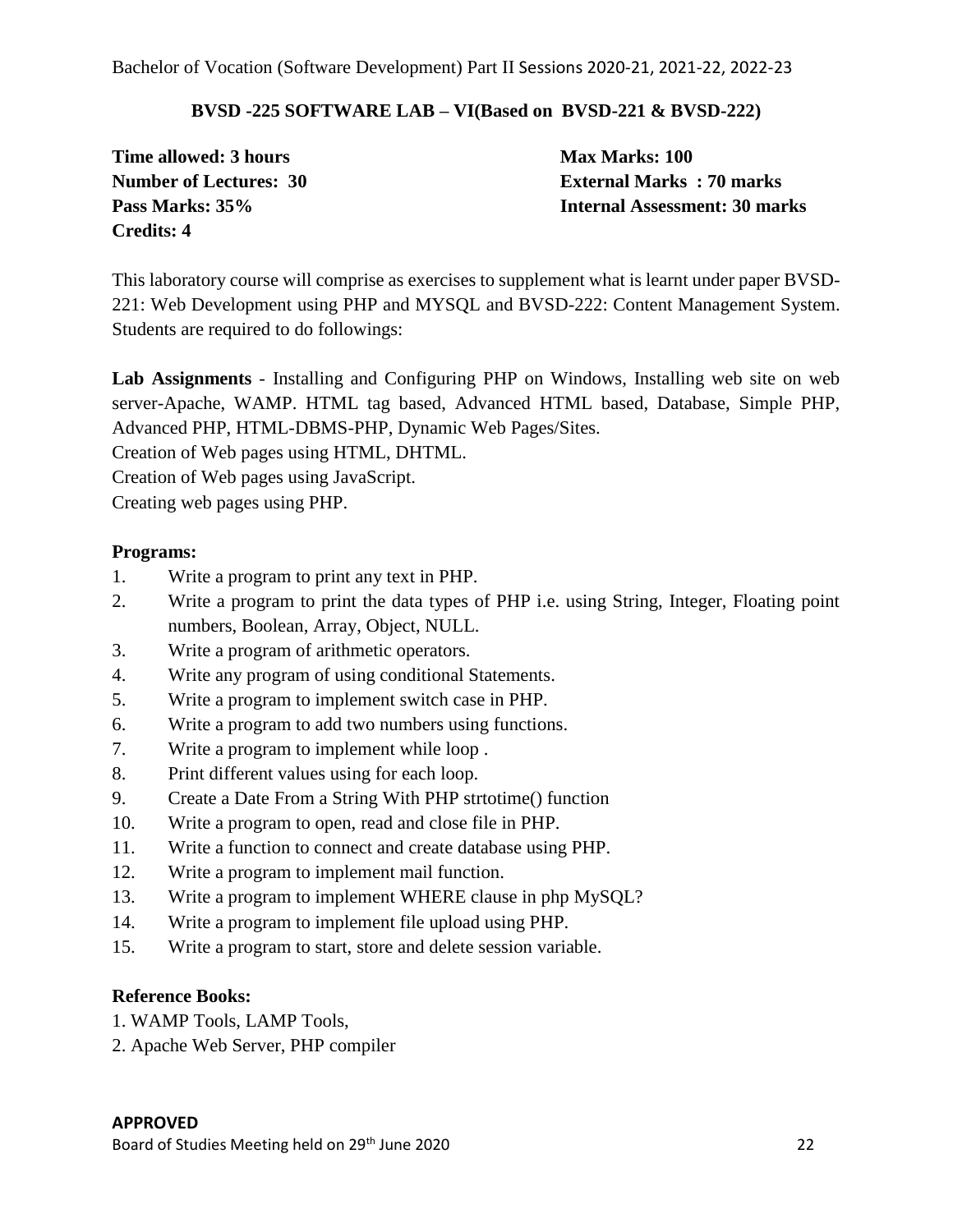#### **BVSD -226 SOFTWARE LAB – VII (Based on BVSD-224)**

**Time allowed: 3 hours Max Marks: 100 Credits: 4**

**Number of Lectures: 60 External Marks : 70 marks Pass Marks: 35% Internal Assessment: 30 marks**

This laboratory course will comprise as exercises to supplement what is learnt under paper BVSD-224: Relational Database Management System. Students are required to practices writing SQL statements for

- 1. Creating the Table
- 2. Querying the record using order by clause
- 3. Querying the record using group by clause
- 4. Querying the record using multiple conditions
- 5. Create Synonyms
- 6. Create Sequences
- 7. Create Views
- 8. Create Indexes
- 9. Create triggers
- 10. Create cursors for procedures